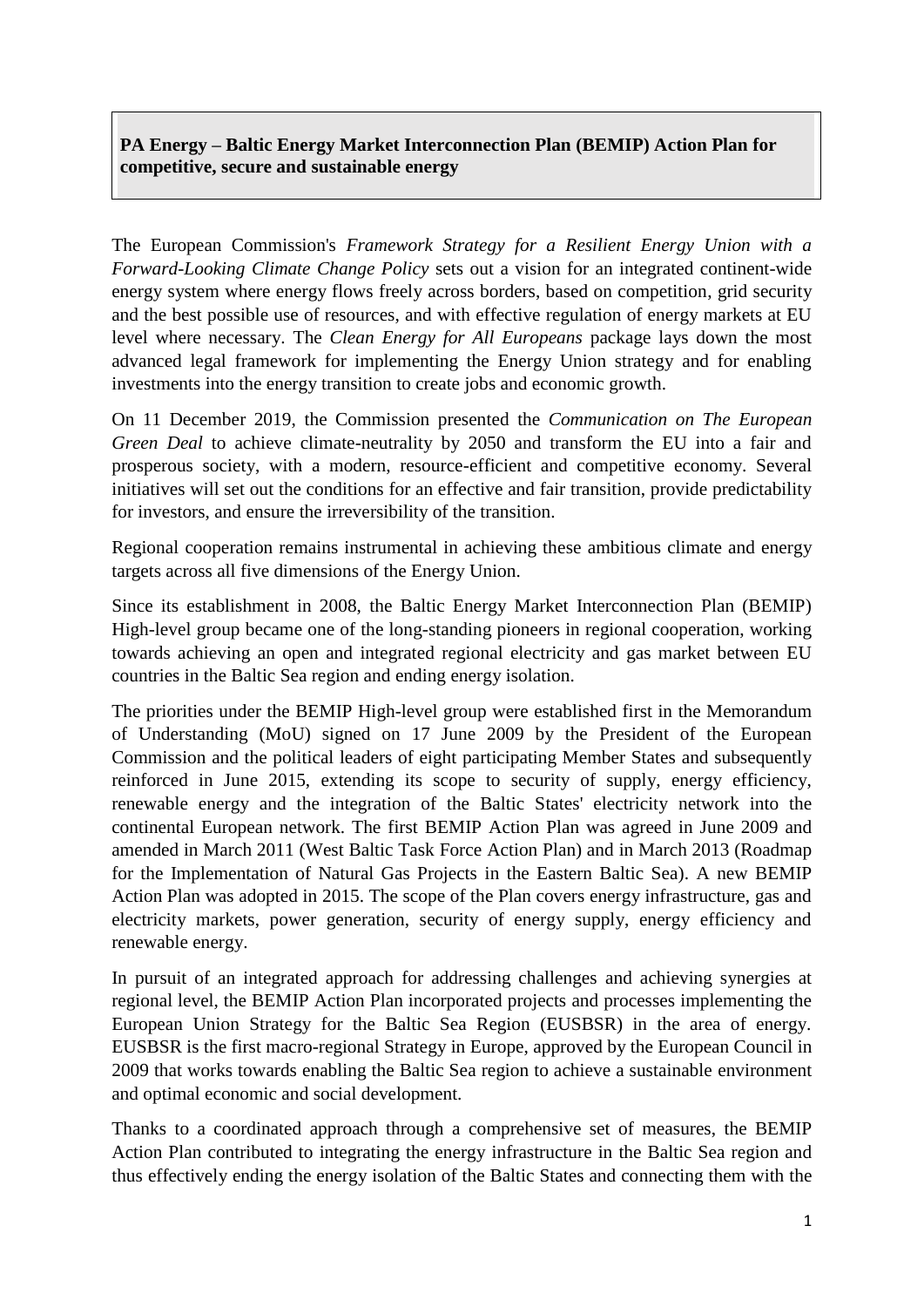rest of Europe, helped increase the integration of renewables into the grid and the security of supply in the region.

Recent developments in the energy sector, including the revision of the European macroregional strategies, the new EU Multi-Annual Financial Framework, the updated energy and climate targets for 2030 in accordance with the Climate Target Plan and the adoption of key documents<sup>1</sup> call for a review of the 2015 Action Plan and of its timeline. Concerted action would also respond as stimuli for the ongoing health crisis that has affected the European economy in 2020. The parties agreed on a renewed Action Plan with actions that should be completed by 2030 at the latest.

The objectives and corresponding indicators and targets are fully in line with and contribute to the attainment of the current 2030 climate and energy targets, as well as reflect the specificities and individual commitments of Member States in the Baltic Sea region (also called "*the Sides*"). These objectives will be implemented through concrete actions as set out in the table below. The specific roadmaps, measures, projects and studies necessary to achieve, effectively and in good time, the objectives agreed will be defined at a later stage.

The Sides express their intention to coordinate their cooperation under the BEMIP initiative in the above-mentioned energy priority areas and they agree to make best endeavours to meet the objectives defined for these areas.

# **(1) Energy efficiency**

The key priority for energy efficiency is the implementation of existing legislation with a view of achieving the headline EU energy efficiency targets for 2030 as underlined in the European Green Deal<sup>2</sup>.

In the context of the increasing energy consumption over the last years, the Commission has established in 2018 a dedicated Member States' Task-Force to mobilise efforts to achieve the 2020 energy efficiency targets, which puts a great emphasis on exchanging best practices and building capacity in the Member States. This could be especially relevant for the implementation of measures to achieve the energy savings requirement under Article 7 of the Energy Efficiency Directive.

The cooperation between Member States on sharing best practices on how they have applied or plan to apply the energy efficiency first principle would help exchange the knowledge and facilitate prioritisation of energy efficiency in the context of the governanceprocess, and in view of reaching the climate neutrality by 2050.

# **(2) Renewable energy**

The region made considerable contribution to achieving the national binding targets as part of the EU's renewable energy target of 20% in 2020. Five out of the eight Sides are above their national targets. The shares of renewables in electricity, heating and cooling and transport have increased at regional level and in most BEMIP members. The aggregated share of renewables in the region grew by 8.6 percentage points since the adoption of the last Action

**<sup>.</sup>** <sup>1</sup> The 4<sup>th</sup> Union list of Projects of Common Interest and the integrated National Energy and Climate Plans, in the context of Regulation (EU) 2018/1999 on the Governance of the Energy Union and Climate Action

<sup>2</sup> COM (2019) 640 final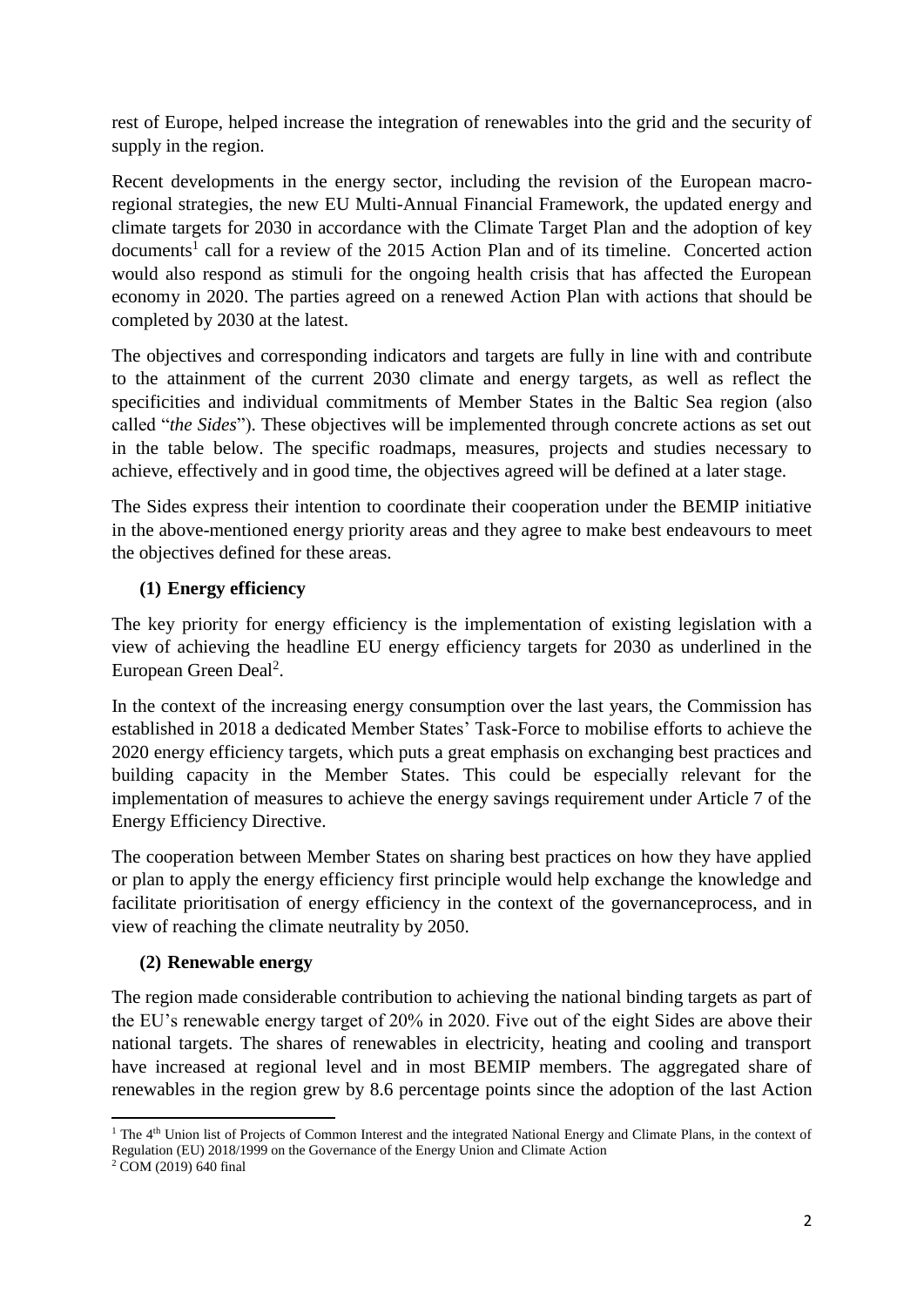Plan. In 2017, the region produced a combined 13.7 percentage point surplus of renewable energy over their national targets<sup>3</sup>. All but one BEMIP member increased the total share of renewables and their share in electricity. Fuel switching in terms of renewables share increase in heating, in particular in district heating, advanced regionally and in all but two Sides. Transport proved the most difficult sector for the Sides, as progress was moderate and unevenly distributed in the region. Further efforts are needed to guarantee the attainment of the 10% sectoral target for 2020, reverse stagnation or decrease experienced in some of the BEMIP members and pave the way to implementing the 2030 transport target of 14%, including sub-targets on biofuels and increase the penetration of renewable electricity.

The Sides successfully initiated the new working group on renewable energies and engaged in regular discussions and regional cooperation. The renewable energies working group explored a wide range of cooperation issues from cross-border support schemes to modalities of cooperation on heating and transport, funds and financing possibilities from INTERREG and other EU funds and national contribution to the current EU's 2030 32% binding renewable energy target of its gross final consumption of energy and cooperation on the national energy and climate plans under the new Governance regulation.

The Sides commit to continuing and intensifying cooperation towards the collective achievement of the current binding 2030 EU target of at least 32% renewable energies (or higher as may be revised), as laid down in the recast Renewable Energy Directive (2018/2001/EU).

The Sides intend to strengthen cooperation to explore and facilitate the modalities of energy transition with a view of reaching climate neutrality in Europe by 2050.

The Sides intend to engage in enhanced best practice sharing on renewable energy communities and renewable self-consumption, the integration of renewables in the building, industry, district heating and cooling sectors, the promotion of advanced biofuels and electrification in transport. The Sides intend to discuss how sector integration and sector coupling may be used to help decarbonise the heating and cooling and transport sectors. In this context, the Sides intend to explore options and funding possibilities to engage in joint projects.

The Sides intend to continue their work on the integration of renewable electricity in the power system and to explore possibilities of cooperation on concrete solutions, including as regards grid investment and management, system services, the use of storage and sector integration or coupling.

The Sides intend to discuss possibilities and modalities to use cooperation mechanisms, such as cross-border and joint support schemes, joint projects, statistical transfers and the renewable development platform established under the recast Renewable Energy Directive to facilitate delivering their national targets and contributions and to move towards net zeroemission in the EU 2050.

 $\overline{a}$  $3$  Calculated as aggregate surplus versus the aggregate target of the region.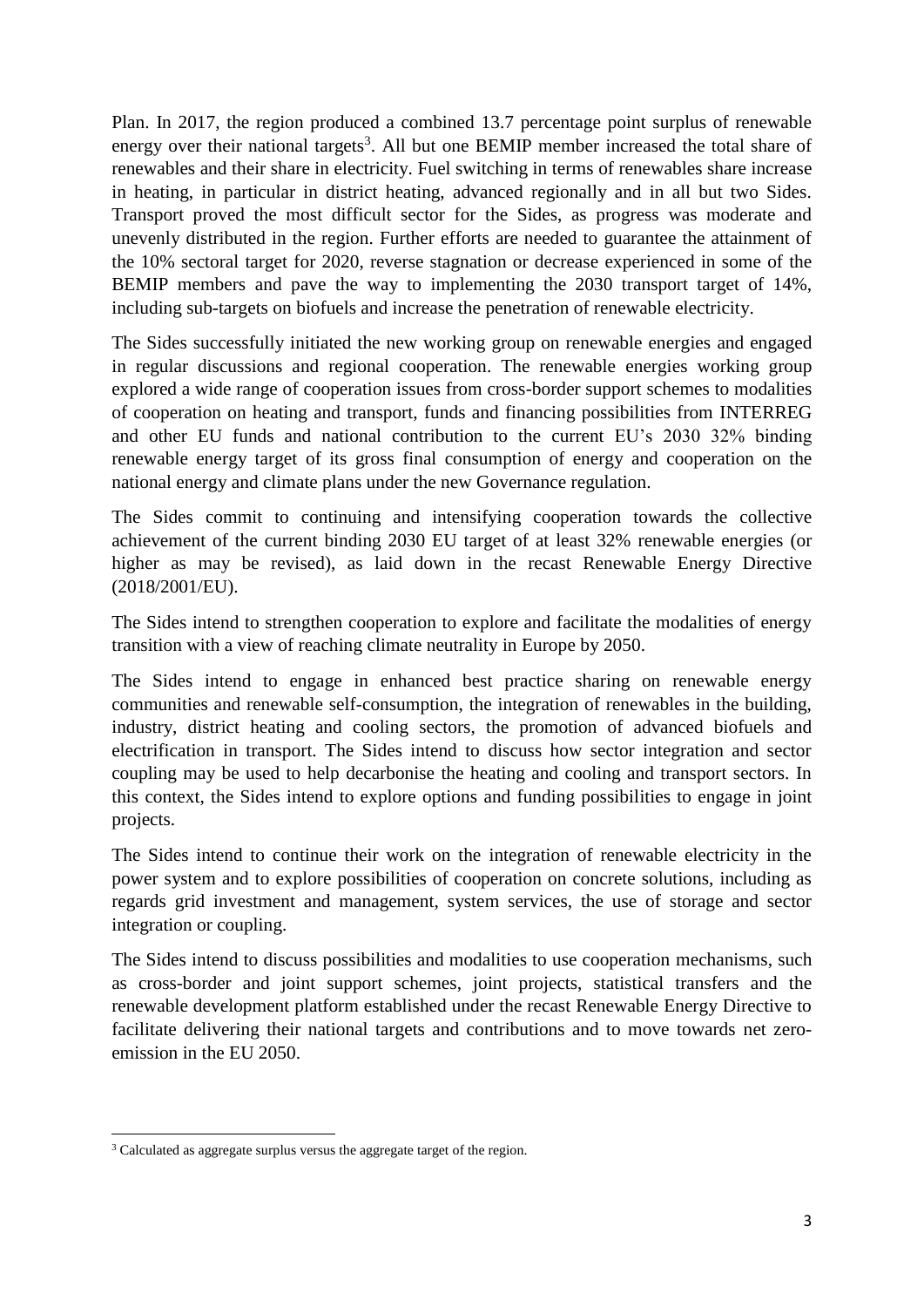The Sides intend to work together in the area of research and development of renewable energy technologies within the SET-Plan framework, including renewable and related lowcarbon technologies that could facilitate sector coupling and integration. The Sides intend to facilitate the further cooperation between the region's research centres, institutions and companies, which would result in a better and more cost-effective use of R&D infrastructure and capacity, and more effective use of EU financing instruments, including those designed for territorial cooperation. Such cooperation should exploit the innovation potential in the region to gradually decarbonise the electricity, heating and cooling and transport sectors, and enhance competitiveness contributing also to EU's global leadership in renewables.

#### *Offshore wind*

On 19 November, the Commission adopted an EU wide Strategy to harness the potential of offshore renewable energy for a climate neutral future<sup>4</sup>. The Strategy proposes to increase Europe's offshore wind capacity from its current level of 12 GW to at least 60 GW by 2030 and to 300 GW by 2050 by tapping into the vast potential of all Europe's sea basins. A study on Baltic offshore wind energy cooperation under BEMIP, performed by the COWI-Thema-Ea Energy Analyses Consortium, established the potentials in the region and individually for each of the Sides, analysed market and grid impacts and laid down recommendations<sup>5</sup> for a roadmap and a work plan for the development of a regional offshore wind initiative in the Baltic Sea region.

In 2020, the Sides adopted a Joint Declaration of Intent on Baltic Sea Offshore Wind<sup>6</sup>, to this effect. The Declaration establishes a new offshore working group under the umbrella of the existing BEMIP High-Level Group to start work as soon as possible in order to deliver on the ambitions of the Declaration. In spring 2021, a work programme for offshore wind development taking into account national policy plans of every Baltic Sea Region country set in their National Energy and Climate Plans and the EU policy developments in relation to renewable energy production will set out the necessary actions to be carried out by the BEMIP Members to ensure i**)** *coordinated offshore grid and spatial planning,* ii) *cooperation on enabling appropriate financing*, iii) *acceleration of Baltic offshore projects, permitting and market conditions* and iv) *offshore technology research, demonstration & innovation*. The work programme and actions therein will represent a standalone chapter in this Action Plan.

**<sup>.</sup>** <sup>4</sup> COM(2020) 741 final

<sup>&</sup>lt;sup>5</sup> Study on Baltic offshore wind energy cooperation under BEMIP, final report available https://op.europa.eu/en/publication-detail/-/publication/9590cdee-cd30-11e9-992f-01aa75ed71a1/languageen

<sup>6</sup> The declaration, together with press statements are available here: https://ec.europa.eu/info/news/balticministers-endorse-commitment-closer-cooperation-offshore-energy-2020-sep-30\_en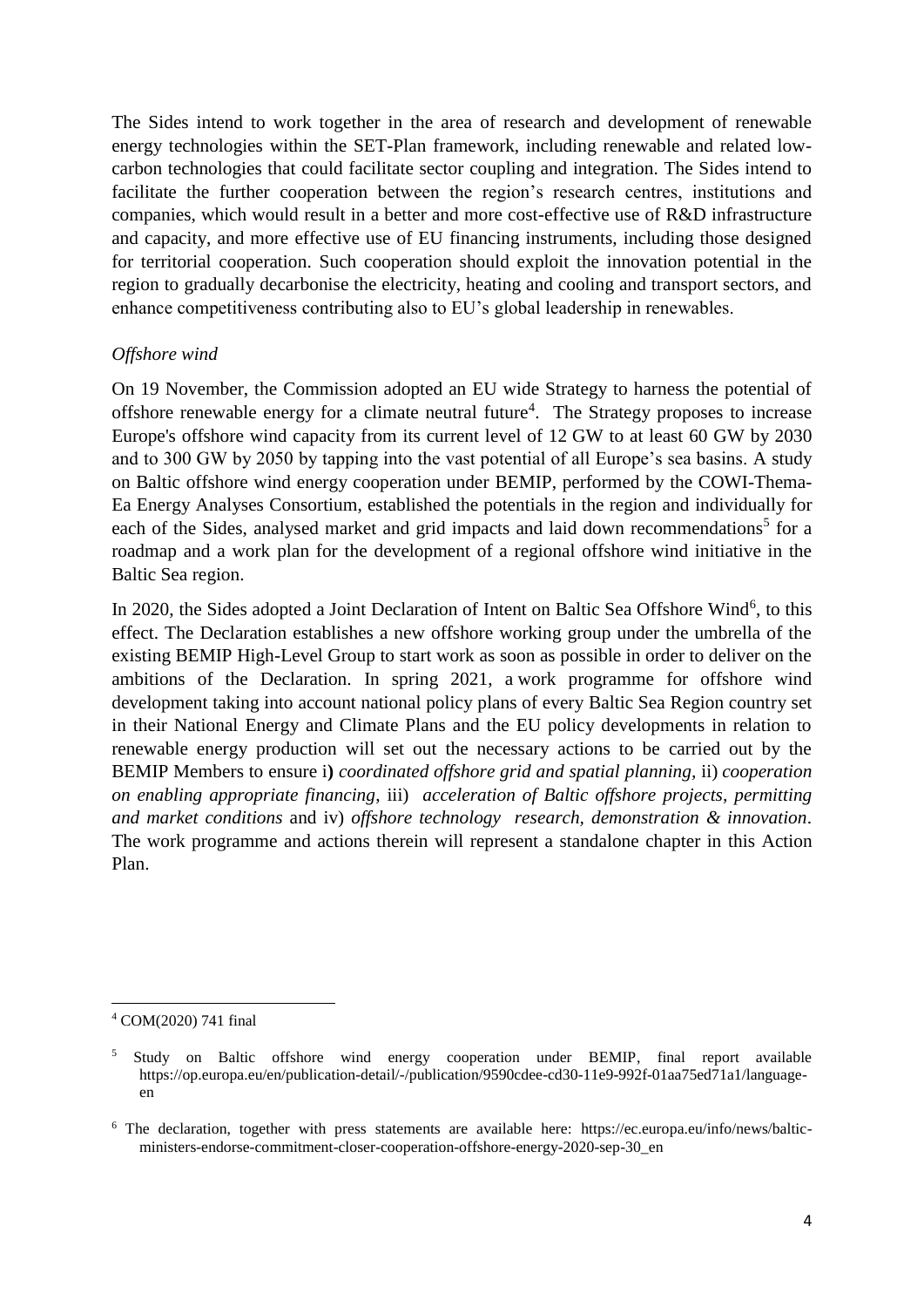## **(3) Electricity and gas markets**

#### *a. Electricity markets*

The Sides will strive to cooperate in their implementation of the new regulatory framework of the Clean Energy for all Europeans Package also in view of the foreseen development of renewable energies in the Baltic Sea. Since the decarbonisation of the electricity system increases the need for flexibility, the Sides express their interest in coordinating efforts for the development of a regional flexibility market to enable distributed flexibility, an easy access to reserves and other markets.

The common goal of BEMIP is to have a well-functioning integrated electricity market in the region. All stakeholders should have access to the European markets and different market platforms. RES integration requires cooperation to promote and make use of flexibility and balancing services. European platforms MARI, and Picasso are necessary components for increased cooperation on these aspects. The Sides agree to work together towards the full integration of the Baltic and the Nordic balancing markets within European balancing platforms.

Consumers will play a central role in meeting the energy and climate targets and their participation in the energy transition should be facilitated. The Sides intend to engage in sharing information and best practices on demand-response, active customers, citizen energy communities as well as the roll-out of fit-for-purpose smart meters as provided in the new electricity market design set by the Clean Energy Package.

#### *b. Gas markets*

### *Full implementation of the Third Energy Package, including the gas Network Codes*

Since 2014 a lot has been achieved as regards the integration of gas markets in the EU in the implementation of the Third Energy Package. There is still some work to be done, in particular in the isolated markets, such as Finland, which benefited from the derogation from the energy market legislation, but applies the Third Energy Package and network codes as of 1 January 2020.

In the process of further opening and developing the gas markets, a central role is played by the implementation and application of the gas network codes. It is, therefore, important that the Sides share best practices to ensure the highest possible liquidity of the gas markets.

### *Further regional gas market integration*

Following the completion and commissioning of the Baltic Pipe, GIPL and Balticconnector, the region will be physically interconnected and enjoy access to gas from the North Sea as of 2022. In practice, the supply of gas from this additional source will be available to Denmark, Sweden, Poland, Lithuania, Latvia, Estonia and Finland.

With the development of gas PCI projects in the region, the Sides express their intention to ensure that the pipeline capacity is easily available for shippers with an interlinked booking system integrated with the wider EU market to ensure market liquidity.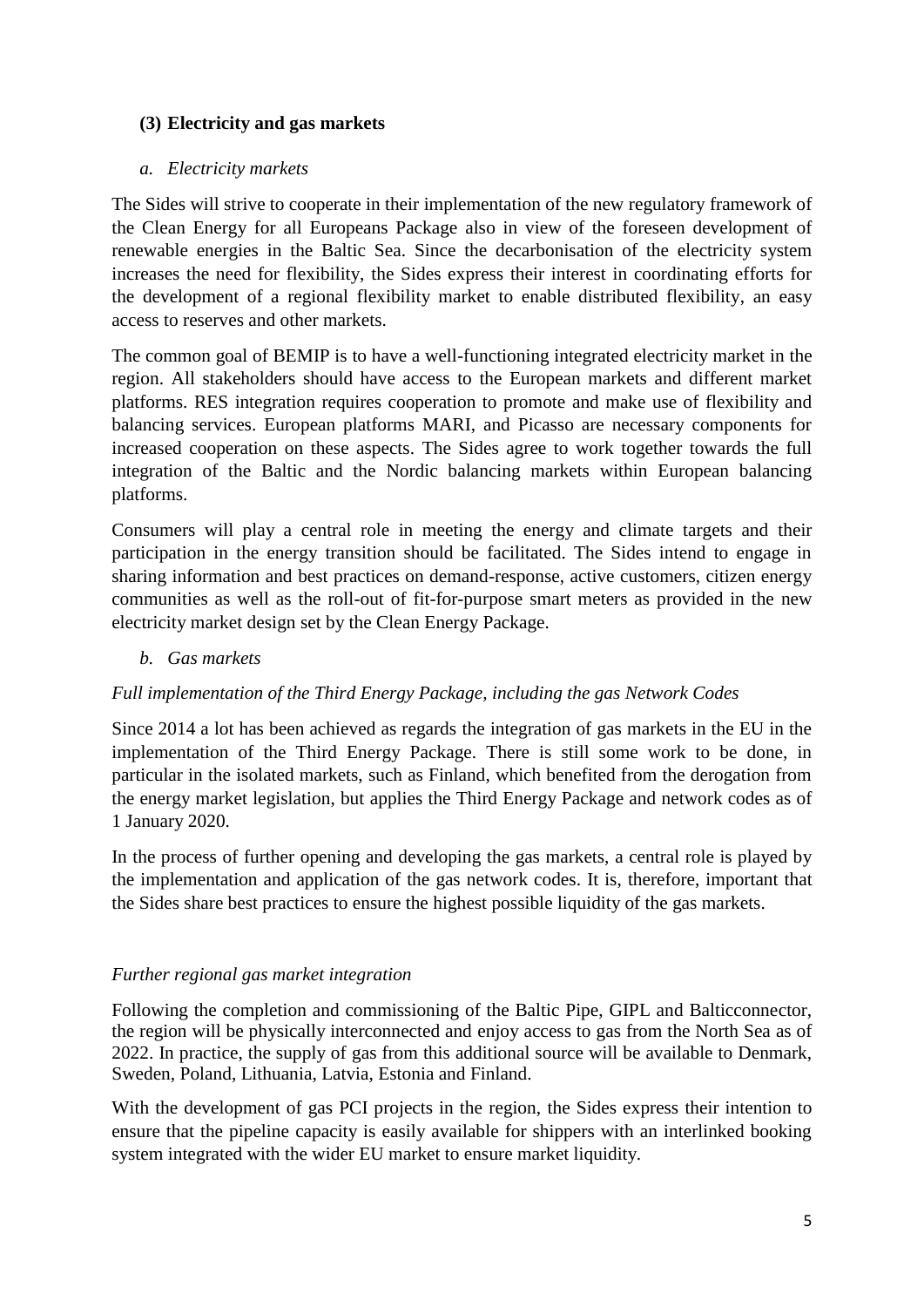The Regional Gas Market integration process started as a political process in which the Baltic States' Prime Ministers endorsed, in December 2015 in Riga, the Regional Gas Market Development Action Plan and invited Finland to take part in this process. The objective is to establish a competitive regional gas market in Estonia, Finland, Latvia and Lithuania, encompassing all four Member States, to improve market liquidity, integration and competitiveness ensuring affordable gas prices and high quality service, thus being attractive for existing and new market participants. Market integration is an opportunity for the Baltic States and Finland to best use the existing and future infrastructure like the gas storage facilities, the LNG terminals, the Balticconnector and the GIPL pipeline between Lithuania and Poland. It is also a chance to increase competition to the benefit of the end-consumers in the region and attract suppliers which otherwise would not come as the separate markets are relatively small.

In order to achieve timely implementation of the market merger, a clear Roadmap establishing a process for the future regional gas market integration plan towards a final agreement has been endorsed on 20 April 2020 by energy ministries, regulators and transmission system operators from Estonia, Finland, Latvia and Lithuania. This Roadmap ensures that the design of the common regional market is: (i) subject to clear and nondiscriminatory rules that effectively facilitate competition, in-line with the EU legislation, in particular the network codes and (ii) based on the regional analysis assessing cost and benefits and agreed by all parties. The Roadmap would serve as guidelines for the final design of the gas market integration (common market zone) by 2022.

In addition, Denmark and Sweden have established a Joint Balancing Zone to enhance the efficiency of cross-border trade between the Swedish and Danish markets and harmonize balancing procedures. Denmark and Poland, as well as Lithuania and Poland, are also working to ensure market cooperation and provide the best possible framework for the operation of the Baltic Pipe and GIPL, respectively.

### **(4) Electricity and gas infrastructure**

Since 2014, the implementation of the Trans-European Energy Networks (TEN-E) policy and Projects of Common Interest (PCIs) have allowed the implementation of the necessary infrastructure in the region, substantially increasing the interconnection level and effectively ending the isolation of the Baltic States both in electricity and gas<sup>7</sup>. In this respect, the objectives set in the 2015 Action Plan have been met. The higher interconnection level in gas and electricity has ended the state of isolation, helped the diversification of gas supplies and increased energy security of the region.

The diversification of gas supply in the region has also paved the way for the coal to gas switch allowing also, in the future, to move towards renewable and low-carbon gases contributing to the sustainable development of the economies of the BEMIP Member States.

Despite progress in increasing the electricity interconnection level between the Nordic countries and with the Baltic States, transmission capacity is still needed to ensure a wellfunctioning electricity market in the whole region. Existing projects, such as the third

 $\overline{a}$ <sup>7</sup> Shortly after the completion of the key gas interconnectors between Estonia and Finland (known as the Balticconnector) at the end of 2019 and Poland-Lithuania (known as GIPL) by the end of 2021.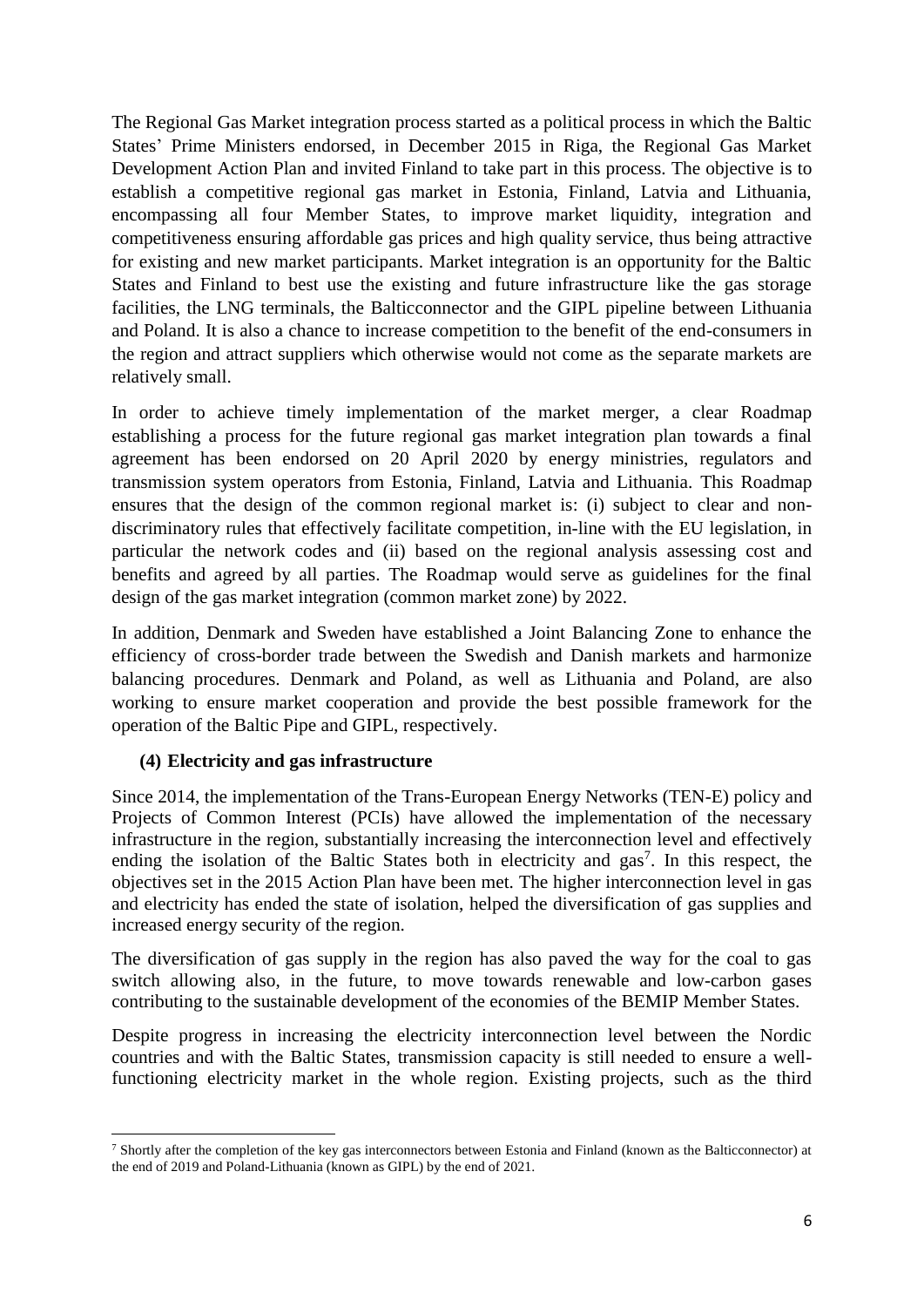interconnection between Finland and Sweden and internal lines reinforcing the Nordic grid are expected to be implemented by 2025 and achieve this objective.

The remaining objective is to ensure that the projects delivering these benefits are being implemented without delays.

Nevertheless, the three Baltic States remain synchronously connected to the Russian/Belarussian IPS/UPS system hampering their full integration in the European electricity market and grid. Flagship project of the Energy Union and political priority of the Commission, the synchronisation of the Baltic States with the continental European network by the target date 2025 is key to ensuring secure, affordable and sustainable energy for the Eastern Baltic Sea region, in line with EU's energy policy objectives, particularly regarding the well-functioning of the EU internal electricity market and energy security.

On 28 June 2018, the Heads of State and Government of the three Baltic States, Poland and the President of the European Commission agreed on a Political Roadmap that defined the process and put forward a concrete solution for synchronising the Baltic States' electricity system with the continental European network by the target date of 2025.The Heads of State and Government agreed on a scenario and a process for the synchronisation through the existing interconnector between Lithuania and Poland (known as "LitPol Link"), complemented by a new submarine high-voltage cable between Lithuania and Poland (known as "Harmony Link") and additional optimisation measures (synchronous condensers). A follow-up Political Implementing Roadmap, signed in June 2019, sets an ambitious timetable and specific milestones in order to achieve the timely completion of the project by 2025. Due to the complexity of the synchronisation, the infrastructure investments have been split in phases and their implementation is well underway. The first phase of the synchronisation regards the necessary reinforcements in the three Baltic States and has received financial support under the Connecting Europe Facility that amounts to EUR 323 million. Further EUR 720 million were granted in 2020 to the three Baltic States and Poland to co-finance the second phase of the synchronisation project covering the construction of the Harmony Link undersea cable, synchronous condensers, grid reinforcement in all four countries and upgrade of IT control systems required for synchronisation.

#### *Smart Energy System Integration*

The Commission, in its November 2018 Communication on 'A Clean Planet for all  $- A$ European strategic long-term vision for a prosperous, modern, competitive and climateneutral economy' analysed a wide range of technology options to achieve net-zero greenhouse gas emission by 2050. Smart energy system integration is expected to play a key role in the decarbonisation of the sector for being the most cost-effective pathway to climateneutrality.

In June 2020, the Commission adopted an EU-wide strategy for accelerating the energy transition through smart energy system integration. The Strategy facilitates the deep, timely and cost-effective net-zero emission reduction of the entire economy. This is to be achieved by further integrating the different sectors where decarbonisation is particularly difficult or where emission reduction efforts have not been equally successful to date and designing a smart energy system that fully supports the ambitions of the European Green Deal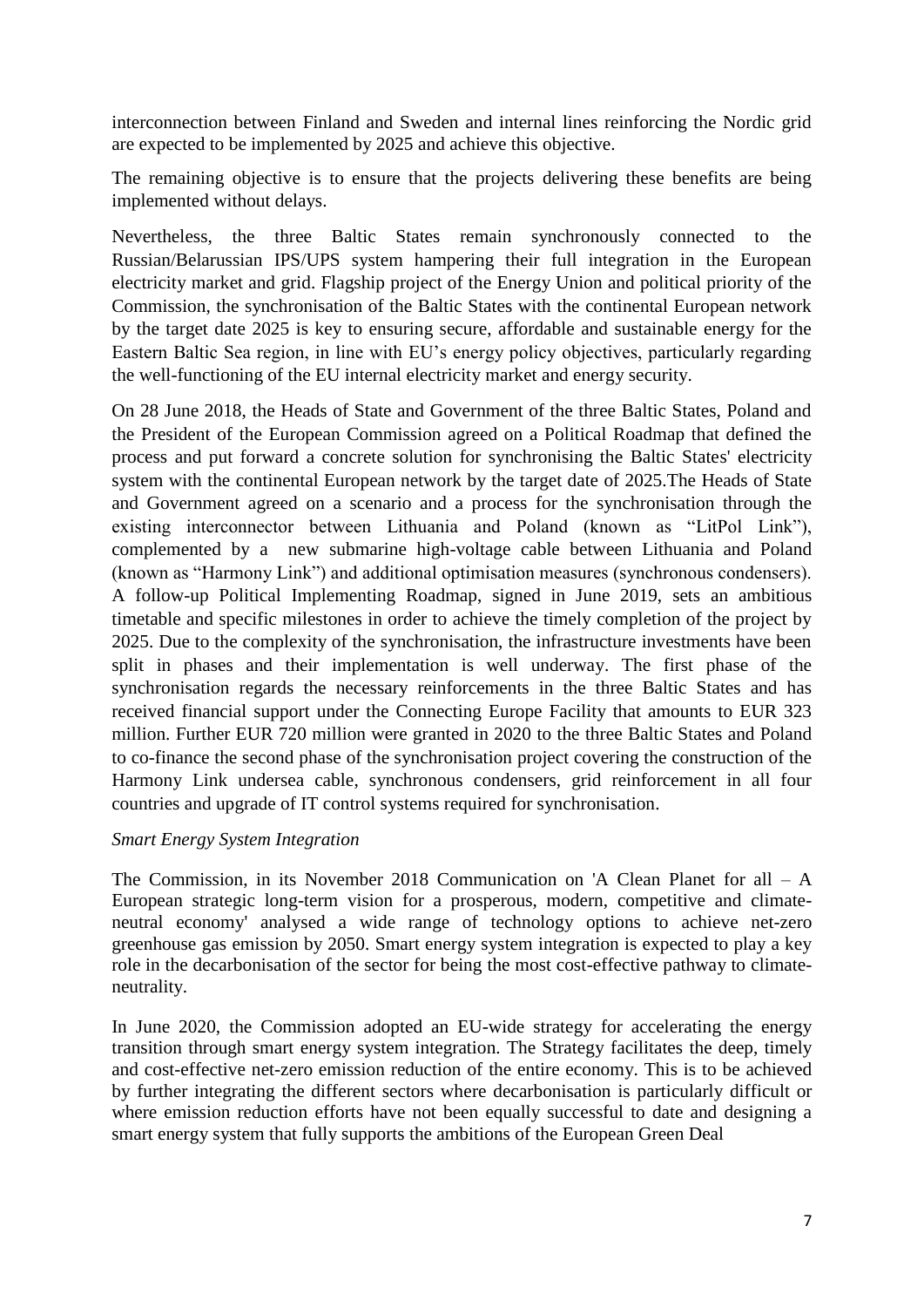The Sides agree that a more holistic planning of different energy infrastructure is needed, as well as infrastructure development to accommodate renewable and low-carbon gases (such as biomethane, hydrogen, synthetic methane) offering solutions allowing to store the energy produced from variable renewable sources, exploiting synergies between the electricity sector, gas sector and end-use sectors.

## **(5) Security of supply**

The Union rules on security of gas and electricity supply emphasize the importance of regional cooperation in preventing and mitigating crisis.

The implementation of the Risk Preparedness Regulation (Regulation (EU) 2019/941), in force since 4 July 2019, will enhance the resilience in the BEMIP region and in the EU overall through the identification of regional electricity crisis scenarios and the preparation of national risk preparedness plans by all Member States. Those plans should include regional and bilateral measures to ensure that electricity crisis with a cross-border impact are properly prevented and managed. Therefore, in order to ensure the timely and accurate implementation of the Risk Preparedness Regulation in the BEMIP region, the Sides are encouraged to work closely during the drafting of their respective national risk preparedness plans. A timetable of actions should be developed in line with the provisions of the Regulation.

As regards gas, the Sides have worked together within the North-Eastern regional risk group established under Regulation (EU) 2017/1938 to put in place a consistent regional preventive strategy and appropriate emergency response mechanisms. They analysed jointly 12 major supply disruption scenarios and identified relevant preventive measures, mainly related to existing or upcoming interconnections and the potential of the Klaipėda LNG terminal and the Inčukalns UGS, after the entry into operation of the Balticconnector, GIPL and the upcoming Enhancement of the Latvia-Lithuania Interconnection (ELLI), expected by 2023. This joint work served as a basis for the preparation of the national Risk Assessments, Preventive Action Plans and Emergency Plans. In August 2020, the Sides set up an *ad hoc* working group and agreed on a Roadmap for the preaparation and signature of bilateral agreements, as provided for in the gas SoS Regulation. Intensive work was done to prepare a common template to be used by the Sides in their bilateral Solidarity Arrangements, expected in the course of 2021.

Additionally, the energy system is witnessing a continuously increasing degree of digitalisation, moving towards smarter grids and connecting to the Internet of Things through smart devices. With all its advantages, it also brings new challenges such as cybersecurity. In this context it is utmost important to look at the particularities of the energy sector that create challenges in terms of cyber security, notably real-time requirements, cascading effects and the mix of legacy technologies with smart/state of the art technology.

### **Review of the Action Plan**

The Plan foresees the possibility for a mid-term review in 2025, in particular to take into account relevant developments in the energy sector, following agreement on the necessity for the review between the Member States of the Baltic Sea region and the European **Commission**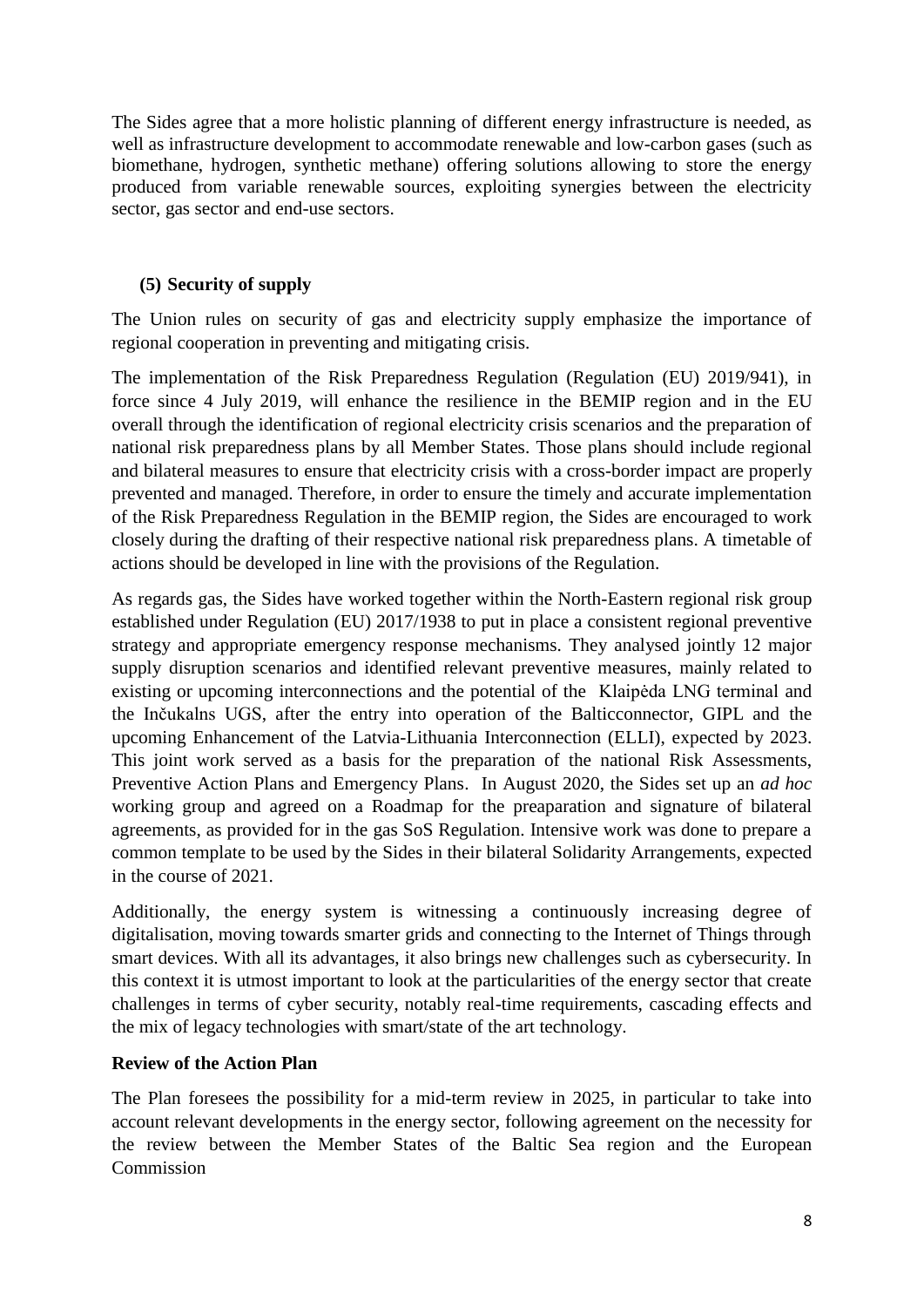**Table: Overview of the specific objectives and timetable per policy area**

| Objective                | Sub-objective                | <b>Baseline</b> | <b>Indicator</b>          | Target/   | <b>Implementing</b> |
|--------------------------|------------------------------|-----------------|---------------------------|-----------|---------------------|
|                          |                              |                 |                           | deadline  | body                |
| <b>Energy efficiency</b> |                              |                 |                           |           |                     |
| <b>Applying</b>          | Put in place                 | Information     | Reporting <sup>8</sup> on | 2021-2030 | <b>BEMIP</b>        |
| energy                   | processes to                 | from the        | implementation            |           | members             |
| efficiency first         | facilitate the               | <b>NECPs</b>    | and best                  |           |                     |
| principle across         | application of the           |                 | practices                 |           |                     |
| sectors                  | "energy                      |                 |                           |           |                     |
|                          | efficiency first"            |                 |                           |           |                     |
|                          | principle in                 |                 |                           |           |                     |
|                          | policy planning              |                 |                           |           |                     |
|                          | and investment               |                 |                           |           |                     |
|                          | decisions                    |                 |                           |           |                     |
| <b>Achieving</b>         | Implementation               | Policies        | Reporting on              | 2021-2030 | <b>BEMIP</b>        |
| energy                   | of policies and              | and             | best practices            |           | members             |
| efficiency               | measures by                  | measures in     | on each focus             |           |                     |
| targets for 2020         | sharing best                 | the             | area:                     |           |                     |
| and 2030                 | practices                    | <b>NECPs</b>    | assessment of             |           |                     |
|                          |                              |                 | energy savings            |           |                     |
|                          |                              |                 | potential,                |           |                     |
|                          |                              |                 | planning of               |           |                     |
|                          |                              |                 | measures,                 |           |                     |
|                          |                              |                 | specific                  |           |                     |
|                          |                              |                 | sectors,                  |           |                     |
|                          |                              |                 | monitoring                |           |                     |
|                          |                              |                 | progress                  |           |                     |
|                          | Attracting                   |                 | Reporting on              | 2021-2030 | <b>BEMIP</b>        |
|                          | private finance              |                 | best practices            |           | members             |
|                          | for energy                   |                 | on attracting             |           |                     |
|                          | efficiency<br>investments by |                 | private finance           |           |                     |
|                          | using innovative             |                 | for energy<br>efficiency  |           |                     |
|                          | financing                    |                 | investments,              |           |                     |
|                          |                              |                 | also in the               |           |                     |
|                          |                              |                 | context of the            |           |                     |
|                          |                              |                 | implementation            |           |                     |
|                          |                              |                 | of the National           |           |                     |
|                          |                              |                 | Long Term                 |           |                     |
|                          |                              |                 | Renovation                |           |                     |
|                          |                              |                 | <b>Strategies</b>         |           |                     |

<sup>&</sup>lt;sup>8</sup> The reporting, as indicated throughout the Action Plan, should be considered a voluntary exercise in the meetings of the HLG at any level.

1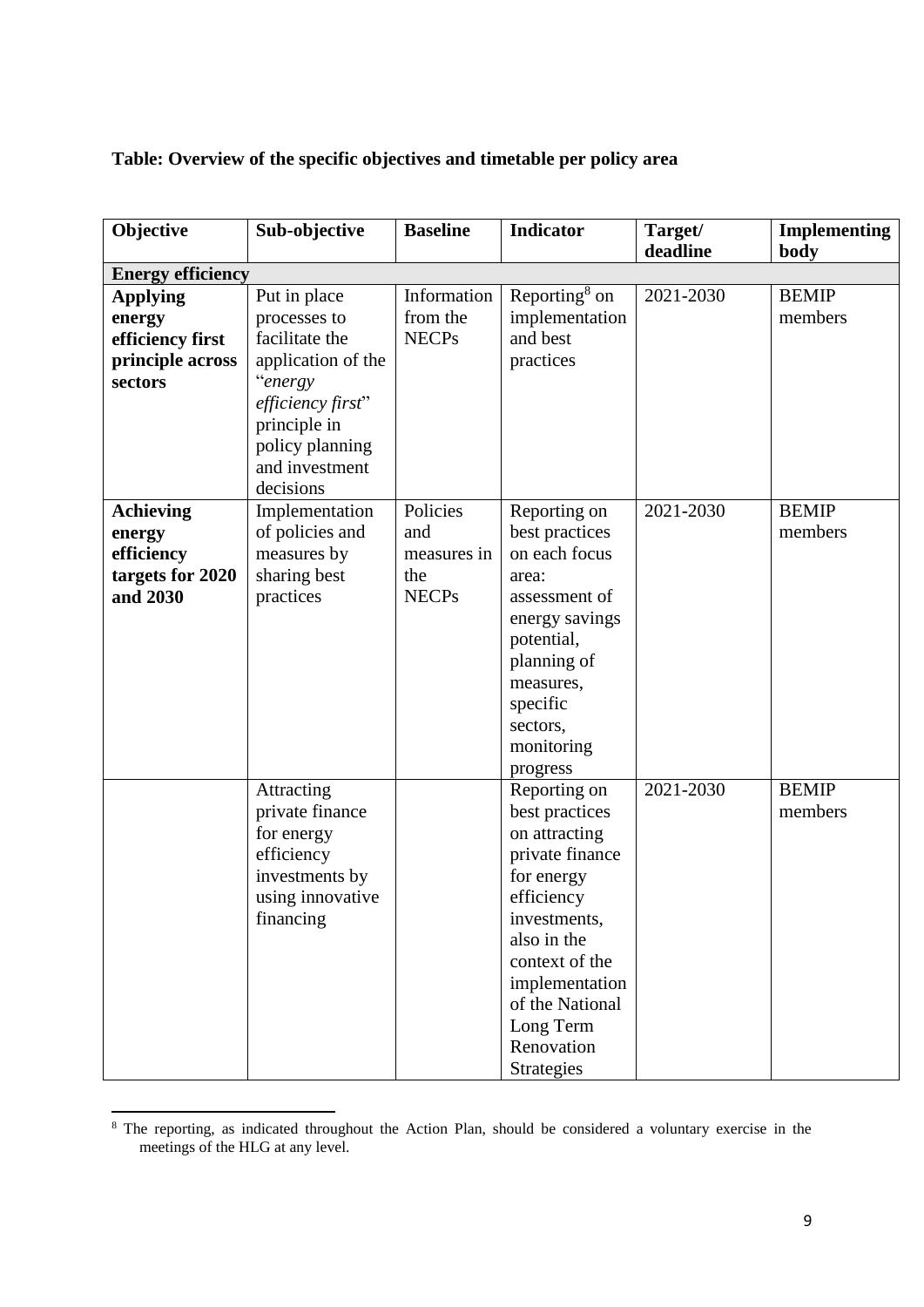| <b>Streamlining</b><br>efforts on<br>energy<br>efficiency in the<br>region by<br>deepening<br>regional<br>cooperation | Flagship project<br>on cooperation<br>on energy<br>efficiency: Baltic<br>Leadership<br>Programme -<br>collaboration on<br>energy<br>efficiency,<br>experience<br>sharing, best<br>practices, pilot<br>projects, regular |      | Reporting                                                     | 2023, 2025,<br>2027 and 2030 | <b>BEMIP</b><br>members                                       |
|-----------------------------------------------------------------------------------------------------------------------|-------------------------------------------------------------------------------------------------------------------------------------------------------------------------------------------------------------------------|------|---------------------------------------------------------------|------------------------------|---------------------------------------------------------------|
|                                                                                                                       | meetings.                                                                                                                                                                                                               |      |                                                               |                              |                                                               |
| <b>Renewable energy sources</b>                                                                                       |                                                                                                                                                                                                                         |      |                                                               |                              |                                                               |
| <b>Progressively</b><br>decarbonise the<br>energy sector<br>by increasing<br><b>RES</b> shares in<br>all sectors      |                                                                                                                                                                                                                         |      |                                                               |                              |                                                               |
|                                                                                                                       | Cooperation on<br>statistical<br>transfers <sup>9</sup>                                                                                                                                                                 | 2021 | Reporting on<br>transferred<br><b>RES</b> shares              | 2023, 2025,<br>2027, 2030    | <b>BEMIP</b><br>members                                       |
| <b>Empower</b><br>consumers                                                                                           |                                                                                                                                                                                                                         |      |                                                               |                              |                                                               |
|                                                                                                                       | Develop and<br>expand<br>renewable self-<br>consumption,<br>including by<br>addressing<br>enablers                                                                                                                      | 2021 | Report on<br>number and/or<br>percentage of<br>self-consumers | 2023, 2025,<br>2027, 2030    | <b>BEMIP</b><br>members,<br>municipalities,<br>citizens       |
|                                                                                                                       | Develop and<br>expand<br>renewable<br>energy<br>communities<br>(REC)                                                                                                                                                    | 2021 | Report on<br>number and/or<br>percentage of<br><b>REC</b>     | 2023, 2025,<br>2027, 2030    | <b>BEMIP</b><br>members,<br>municipalities,<br>DSOs, citizens |
|                                                                                                                       | Enable power<br>purchase<br>agreements<br>(PAA)                                                                                                                                                                         | 2021 | Report on<br>number of<br>PAAs                                | 2023, 2025,<br>2027, 2030    | <b>BEMIP</b><br>members                                       |

<sup>&</sup>lt;sup>9</sup> Where indicated in the Action Plan, reporting on statistics will be done for the most recent year for which such national data is available.

1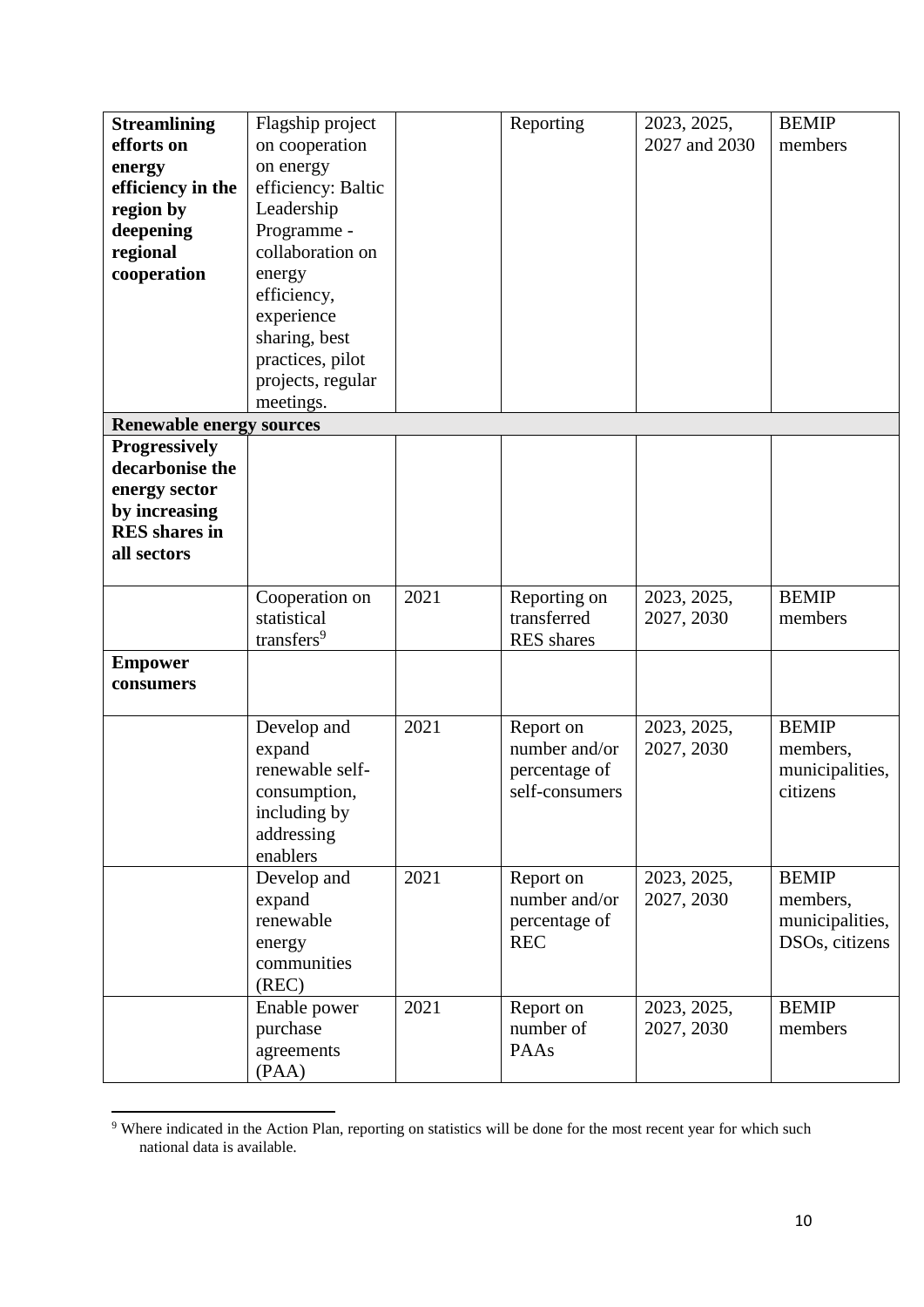| <b>Effective</b><br>measures to<br>reach RES<br>heating and<br>cooling targets<br>and seamless<br>transition to<br>decarbonisation<br>by 2050 |                                                                                                                                                                                                                                                                                                                                                                                           |      |                                                                 |                              |                                                   |
|-----------------------------------------------------------------------------------------------------------------------------------------------|-------------------------------------------------------------------------------------------------------------------------------------------------------------------------------------------------------------------------------------------------------------------------------------------------------------------------------------------------------------------------------------------|------|-----------------------------------------------------------------|------------------------------|---------------------------------------------------|
|                                                                                                                                               | Undertake<br>measures to<br>achieve an<br>indicative 1.3 ppt<br>(utilizing waste<br>heat) OR 1.1 ppt<br>(not utilizing<br>waste heat/cold)<br>average annual<br>increase of RES<br>in heating and<br>cooling<br>and<br>undertake<br>measures to<br>achieve an<br>indicative 1 ppt<br>average annual<br>increase of RES<br>and/or waste<br>heat/cold in<br>district heating<br>and cooling | 2021 | Report on RES<br>share                                          | 2023, 2025,<br>2027 and 2030 | <b>BEMIP</b><br>members                           |
|                                                                                                                                               | Best practice<br>sharing,<br>including on<br>sector<br>integration,<br>district heating<br>and cooling,<br>energy storage                                                                                                                                                                                                                                                                 | 2021 | Number of<br>projects                                           | 2023, 2025,<br>2027, 2030    | <b>BEMIP</b><br>members,<br>industry,<br>citizens |
|                                                                                                                                               | Common<br>projects and<br>exploring EU<br>financing                                                                                                                                                                                                                                                                                                                                       |      | Number of<br>projects                                           | 2023, 2025,<br>2027, 2030    | <b>BEMIP</b><br>members,<br>industry              |
|                                                                                                                                               | Facilitate the use<br>of RES in<br>buildings,<br>including<br>through                                                                                                                                                                                                                                                                                                                     |      | <b>RES</b> share<br>- reports by the<br><b>BEMIP</b><br>members | 2023, 2025,<br>2027, 2030    | <b>BEMIP</b><br>members,<br>industry,<br>citizens |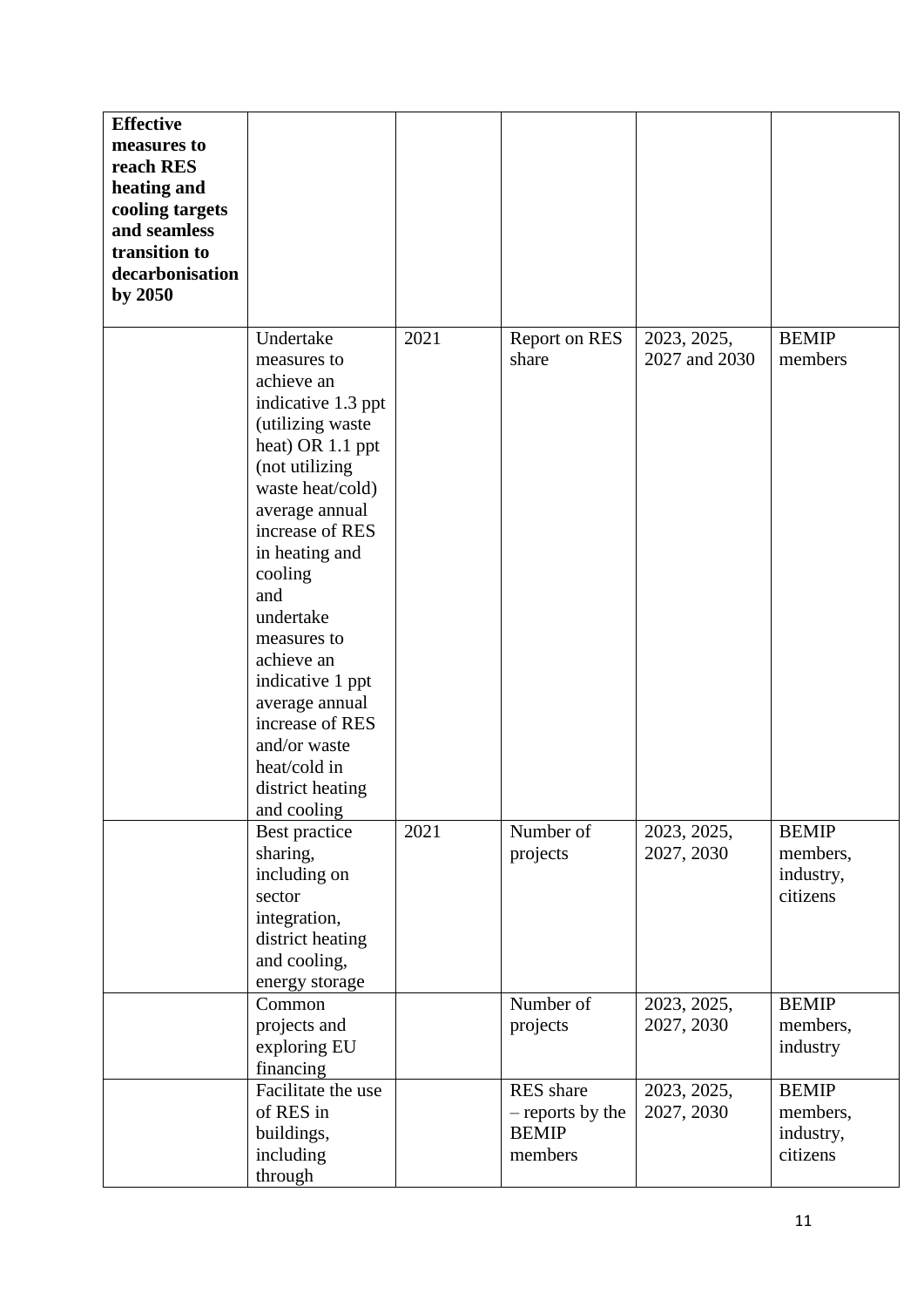|                  | addressing               |      |                  |               |              |
|------------------|--------------------------|------|------------------|---------------|--------------|
|                  | refurbishment            |      |                  |               |              |
|                  | parameters and           |      |                  |               |              |
|                  | financing                |      |                  |               |              |
|                  | enablers                 |      |                  |               |              |
|                  | Cooperation on           |      | Number of        | 2023, 2025,   | <b>BEMIP</b> |
|                  | regional biomass         |      | members in       | 2027, 2030    | members,     |
|                  | trading platform         |      | trading          |               | industry,    |
|                  | and related              |      | platform         |               | trading      |
|                  | sustainability           |      |                  |               | platform     |
|                  | schemes                  |      |                  |               |              |
| <b>Effective</b> |                          |      |                  |               |              |
| measures to      |                          |      |                  |               |              |
| reach RES        |                          |      |                  |               |              |
| <b>Transport</b> |                          |      |                  |               |              |
| targets and      |                          |      |                  |               |              |
| seamless         |                          |      |                  |               |              |
| transition to    |                          |      |                  |               |              |
| decarbonisation  |                          |      |                  |               |              |
| by 2050          |                          |      |                  |               |              |
|                  |                          |      |                  |               |              |
|                  | Cooperation              | 2021 | Report           | 2025          | <b>BEMIP</b> |
|                  | towards a                |      |                  |               | Members      |
|                  | common                   |      |                  |               |              |
|                  | blending                 |      |                  |               |              |
|                  | obligation for the       |      |                  |               |              |
|                  | achievement of           |      |                  |               |              |
|                  | the advanced             |      |                  |               |              |
|                  | biofuel target           |      |                  |               |              |
|                  | Common                   | 2021 | Report on        | 2023, 2025,   | <b>BEMIP</b> |
|                  | projects and             |      | number of        | 2027, 2030    | members,     |
|                  | exploring EU             |      | projects         |               | industry     |
|                  | financing<br>Develop and | 2021 | Report on RES    | 2023, 2025,   | <b>BEMIP</b> |
|                  | expand the use of        |      | share            | 2027 and 2030 | members,     |
|                  | advanced                 |      |                  |               | industry     |
|                  | biofuels and             |      |                  |               |              |
|                  | other renewable          |      |                  |               |              |
|                  | transport fuels          |      |                  |               |              |
|                  | Develop and              | 2021 | Report on        | 2023, 2025,   | <b>BEMIP</b> |
|                  | expand                   |      | number of        | 2027 and 2030 | members,     |
|                  | electromobility,         |      | charging and     |               | industry     |
|                  | and other                |      | filling stations |               |              |
|                  | alternative              |      |                  |               |              |
|                  | transport                |      |                  |               |              |
|                  | infrastructure,          |      |                  |               |              |
|                  | including                |      |                  |               |              |
|                  | through                  |      |                  |               |              |
|                  | cooperation on           |      |                  |               |              |
|                  | charging points          |      |                  |               |              |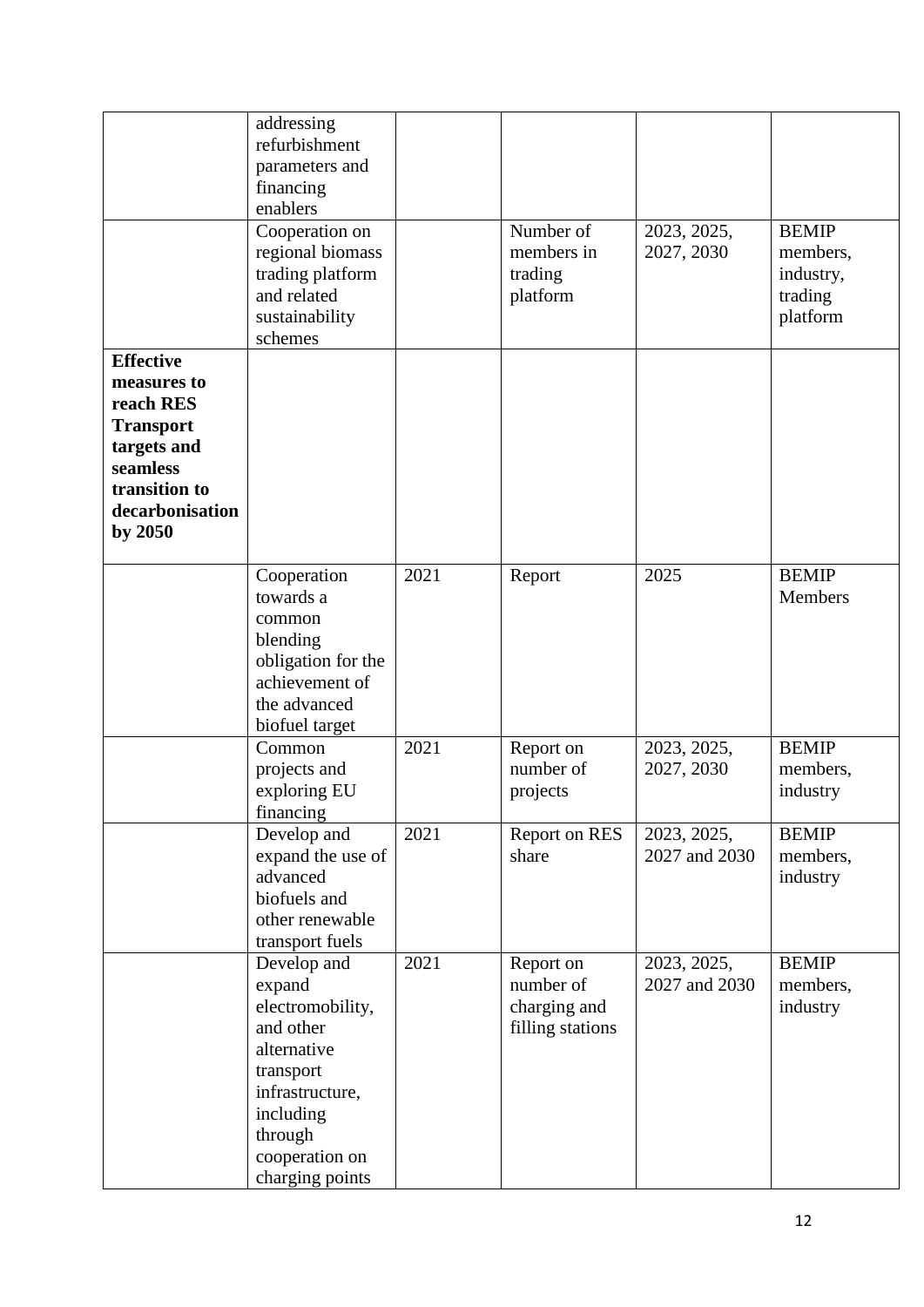|                                                                                   | and filling                                                                                                      |      |                                                |               |                                                       |
|-----------------------------------------------------------------------------------|------------------------------------------------------------------------------------------------------------------|------|------------------------------------------------|---------------|-------------------------------------------------------|
|                                                                                   | stations                                                                                                         |      |                                                |               |                                                       |
| <b>Regional</b><br>integration of<br>renewable and<br>low-carbon<br>gases         |                                                                                                                  |      |                                                |               |                                                       |
|                                                                                   | Develop a<br>regional strategy<br>for<br>decarbonizing<br>the gas system<br>and promoting<br>sector coupling     |      | Report on best<br>practices and<br>experiences | 2030          | Interested<br><b>BEMIP</b><br>members,<br><b>TSOs</b> |
|                                                                                   | Increase the use<br>of hydrogen<br>particularly from<br>renewable<br>sources and<br>biomethane in<br>gas systems | 2021 | Reports                                        | 2025          | <b>BEMIP</b><br>members,<br>NRAs, TSOs                |
|                                                                                   | Promotion of<br>biomethane and<br>biogases in the<br>market, including<br>through<br>cooperation on<br>GOs       | 2021 | Flagship<br>project                            | 2025          | <b>BEMIP</b><br>members,<br>industry                  |
|                                                                                   | Promotion of<br>hydrogen in the<br>market,<br>particularly from<br>renewable<br>sources                          |      | A regional<br>roadmap                          | 2025          | <b>BEMIP</b><br>members,<br>industry                  |
| <b>NECP</b><br>coordination<br>and<br>cooperation<br>with regard to<br><b>RES</b> |                                                                                                                  |      |                                                |               |                                                       |
|                                                                                   | Possible<br>common chapter<br>on BEMIP<br>cooperation<br>(updated plans)                                         | 2021 | Common<br>chapter                              | 2025          | <b>BEMIP</b><br>members                               |
|                                                                                   | Regular<br>discussions on<br><b>NECP</b>                                                                         | 2021 | Regular<br>meetings                            | $2022 - 2030$ | <b>BEMIP</b><br>members                               |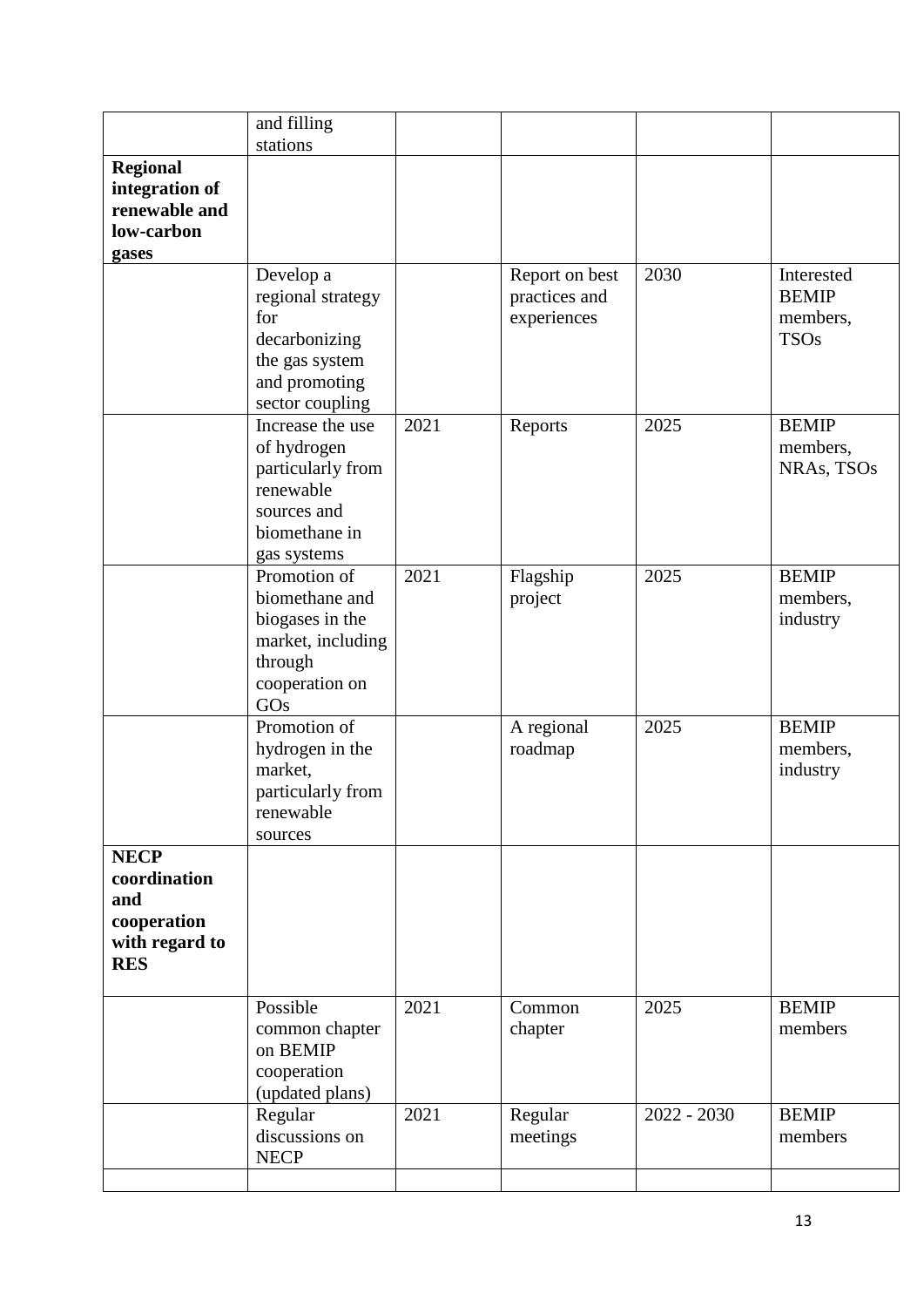|                                                                                      | Offshore cross-border renewable energy and grid development                                                                                                                                                                 |      |                                                                                                                                  |                           |                                                                                        |  |  |
|--------------------------------------------------------------------------------------|-----------------------------------------------------------------------------------------------------------------------------------------------------------------------------------------------------------------------------|------|----------------------------------------------------------------------------------------------------------------------------------|---------------------------|----------------------------------------------------------------------------------------|--|--|
| Develop a<br>framework for<br>joint and<br>hybrid offshore<br>wind power<br>projects |                                                                                                                                                                                                                             |      |                                                                                                                                  |                           |                                                                                        |  |  |
|                                                                                      | Establish a Baltic<br>Leadership<br>Programme on<br>offshore wind for<br>collaboration,<br>experience<br>sharing, best<br>practices, pilot<br>projects, regular<br>meetings etc to<br>deepen the<br>regional<br>cooperation | 2021 |                                                                                                                                  | 2023, 2025,<br>2027, 2030 | Interested<br><b>BEMIP</b><br>members                                                  |  |  |
|                                                                                      | Adopt a Work<br>Programme for<br>cooperation on<br>offshore wind<br>development                                                                                                                                             | 2021 | Work<br>programme                                                                                                                | 2021, 2025                | Interested<br><b>BEMIP</b><br>members                                                  |  |  |
|                                                                                      | Submit projects<br>for offshore<br>production and<br>grid development<br>in the Baltic Sea<br>into the 2022<br><b>ENTSOE</b><br>TYNDP and<br>subsequent PCI<br>processes                                                    | 2021 | Integrated<br><b>Baltic offshore</b><br>grid with 2022<br>TYNDP and<br>PCI status                                                | 2022/2023                 | Interested<br><b>BEMIP</b><br>members,<br>project<br>promoters,<br><b>ENTSO-E</b>      |  |  |
|                                                                                      | Cooperate with<br><b>North Seas</b><br>Energy<br>Cooperation                                                                                                                                                                | 2021 | Cooperation<br>arrangements                                                                                                      | 2022                      | Interested<br><b>BEMIP</b><br>members                                                  |  |  |
|                                                                                      | Fully<br>operationalize<br>the Baltic Sea<br>offshore grid<br>initiative with a<br>view to conduct<br>pre-feasibility<br>studies for a joint                                                                                | 2021 | Pre-feasibility<br>studies realised<br>with priority on<br>interconnection<br>related to<br>flagship<br>projects,<br>feasibility | 2023, 2025,<br>2027       | Interested<br><b>BEMIP</b><br>members,<br>TSO <sub>s</sub> and<br>project<br>promoters |  |  |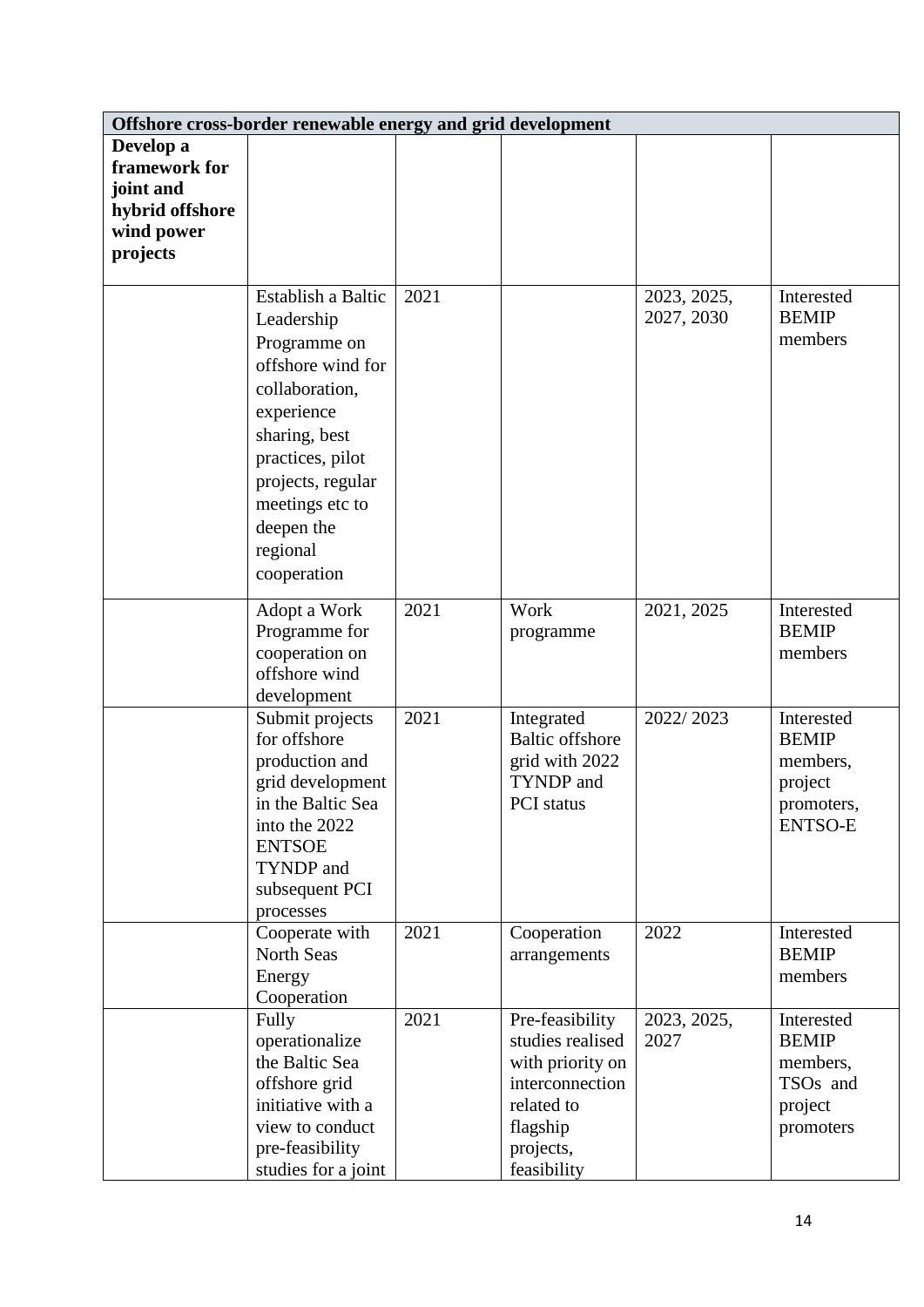|                                    | <b>Baltic Sea</b>    | studies,        |                 |              |
|------------------------------------|----------------------|-----------------|-----------------|--------------|
|                                    | offshore power       | network         |                 |              |
|                                    | network to           | planning        |                 |              |
|                                    | connect joint        |                 |                 |              |
|                                    | flagship projects    |                 |                 |              |
| <b>Electricity and gas markets</b> |                      |                 |                 |              |
| <b>Improve</b>                     | Strive to            |                 | 2025            | <b>BEMIP</b> |
| market                             | maintain             |                 |                 | members      |
| integration                        | electricity price    |                 |                 |              |
|                                    | difference in        |                 |                 |              |
|                                    | day-ahead            |                 |                 |              |
|                                    | markets lower        |                 |                 |              |
|                                    | than 30%             |                 |                 |              |
|                                    | Improve hedging      |                 | 2025            | <b>BEMIP</b> |
|                                    | possibilities in     |                 |                 | members      |
|                                    | <b>Baltic market</b> |                 |                 |              |
|                                    | Consolidation of     |                 | 2024            | <b>BEMIP</b> |
|                                    | EE/LV/LT             |                 |                 | members,     |
|                                    | bidding areas        |                 |                 | TSOs, NRAs   |
|                                    | into single Baltic   |                 |                 |              |
|                                    | bidding area         |                 |                 |              |
| <b>Balancing</b>                   | Full integration     | Joining the     | When the EU     | <b>BEMIP</b> |
| market                             | of the Baltic and    | European        | platforms       | members,     |
| integration                        | the Nordic           | balancing       | become          | TSOs, NRAs   |
|                                    | balancing            | platforms       | operational     |              |
|                                    | markets within       |                 |                 |              |
|                                    | European             |                 |                 |              |
|                                    | balancing            |                 |                 |              |
|                                    | platforms (i.e.      |                 |                 |              |
|                                    | PICASSO and          |                 |                 |              |
|                                    | MARI)                |                 |                 |              |
| <b>Balancing</b>                   | Joint                | Joint concept   | 2023 with       | <b>BEMIP</b> |
| markets                            | procurement          | and decision by | finalisation in | members of   |
| integration                        | (market) of          | the relevant    | 2026 - As of    | synchronous  |
|                                    | Frequency            | TSOs/NRAs by    | synchronisation | area of      |
|                                    | Containment          | 2024            | with            | Continental  |
|                                    | Reserves and         |                 | Continental     | Europe       |
|                                    | other balancing      |                 | Europe          |              |
|                                    | services (i.e.       |                 |                 |              |
|                                    | sharing exchange     |                 |                 |              |
|                                    | of balancing         |                 |                 |              |
|                                    | $capacity - FCR$     |                 |                 |              |
|                                    | (Frequency           |                 |                 |              |
|                                    | Containment          |                 |                 |              |
|                                    | Reserve), aFRR       |                 |                 |              |
|                                    | (automatic           |                 |                 |              |
|                                    | Frequency            |                 |                 |              |
|                                    | Restoration          |                 |                 |              |
|                                    | Reserve), mFRR       |                 |                 |              |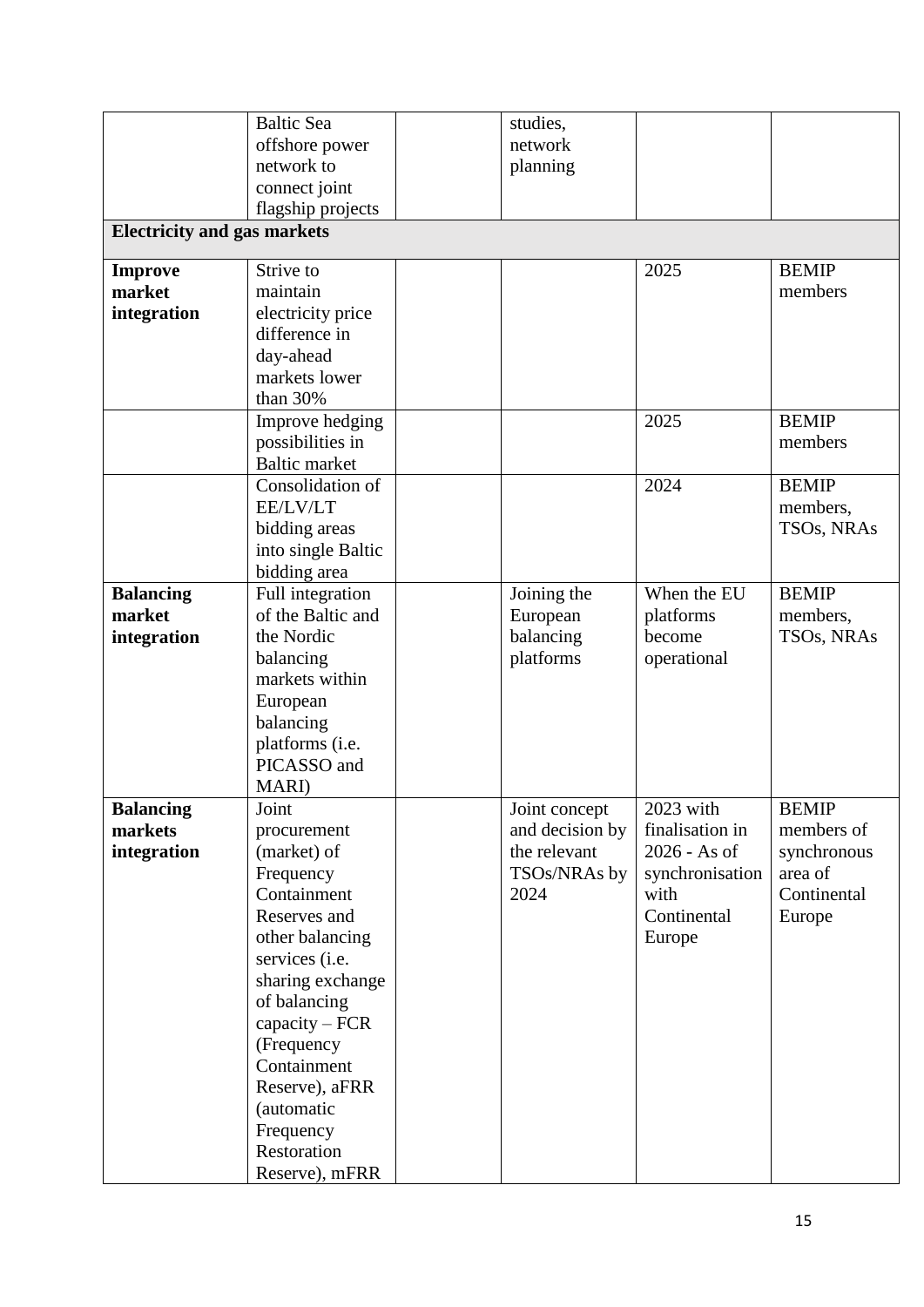|                                                                          | (manual<br>Frequency<br>Restoration<br>Reserve) or<br>integration<br>within existing                                                                        |                                                                                                               |                                                                  |                                                                   |
|--------------------------------------------------------------------------|-------------------------------------------------------------------------------------------------------------------------------------------------------------|---------------------------------------------------------------------------------------------------------------|------------------------------------------------------------------|-------------------------------------------------------------------|
|                                                                          | regional<br>initiatives for<br>procurement                                                                                                                  |                                                                                                               |                                                                  |                                                                   |
| Optimized<br>system                                                      |                                                                                                                                                             |                                                                                                               |                                                                  |                                                                   |
| operation                                                                |                                                                                                                                                             |                                                                                                               |                                                                  |                                                                   |
|                                                                          | Setting up single<br>LFC Block for<br>LT, LV and EE<br>for sizing of<br>balancing<br>reserves                                                               | Joint concept<br>and decision by<br>the relevant<br>TSO/NRAs by<br>2024                                       | 2026 - As of<br>synchronisation<br>with<br>Continental<br>Europe | LT, LV and<br>EE                                                  |
| <b>Balancing</b><br>markets<br>integration                               | Removal of price<br>caps for<br>balancing energy<br>(electricity)                                                                                           | No price caps<br>other than<br>technical price<br>limits in<br>accordance<br>with EB GL.                      |                                                                  | <b>BEMIP</b><br>members                                           |
|                                                                          | Introduction of<br>$15 \text{ min}$<br>imbalance<br>settlement period                                                                                       |                                                                                                               | 2021                                                             | LT, LV and<br>EE                                                  |
| <b>EU</b> retail<br>market<br>integration and<br>consumer<br>empowerment |                                                                                                                                                             |                                                                                                               |                                                                  |                                                                   |
|                                                                          | Consumer<br>consent for third-<br>party cross-<br>border access to<br>smart meter<br>energy data<br>Standardized<br>access to smart<br>meter energy<br>data | Implementation<br>of a common<br>data bridge and<br>consent<br>solution                                       | 2022                                                             | <b>BEMIP</b><br>members,<br>NRAs, TSOs,<br>market<br>participants |
|                                                                          | Develop and<br>facilitate active<br>customers,<br>including<br>addressing<br>enablers (e.g.<br>aggregators)                                                 | Number and/or<br>percentage of<br>active<br>customers who<br>participate in<br>self-generation,<br>storage or | 2021, 2025 and<br>2030                                           | <b>BEMIP</b><br>members,<br>TSOs, DSOs,<br>NRAs)                  |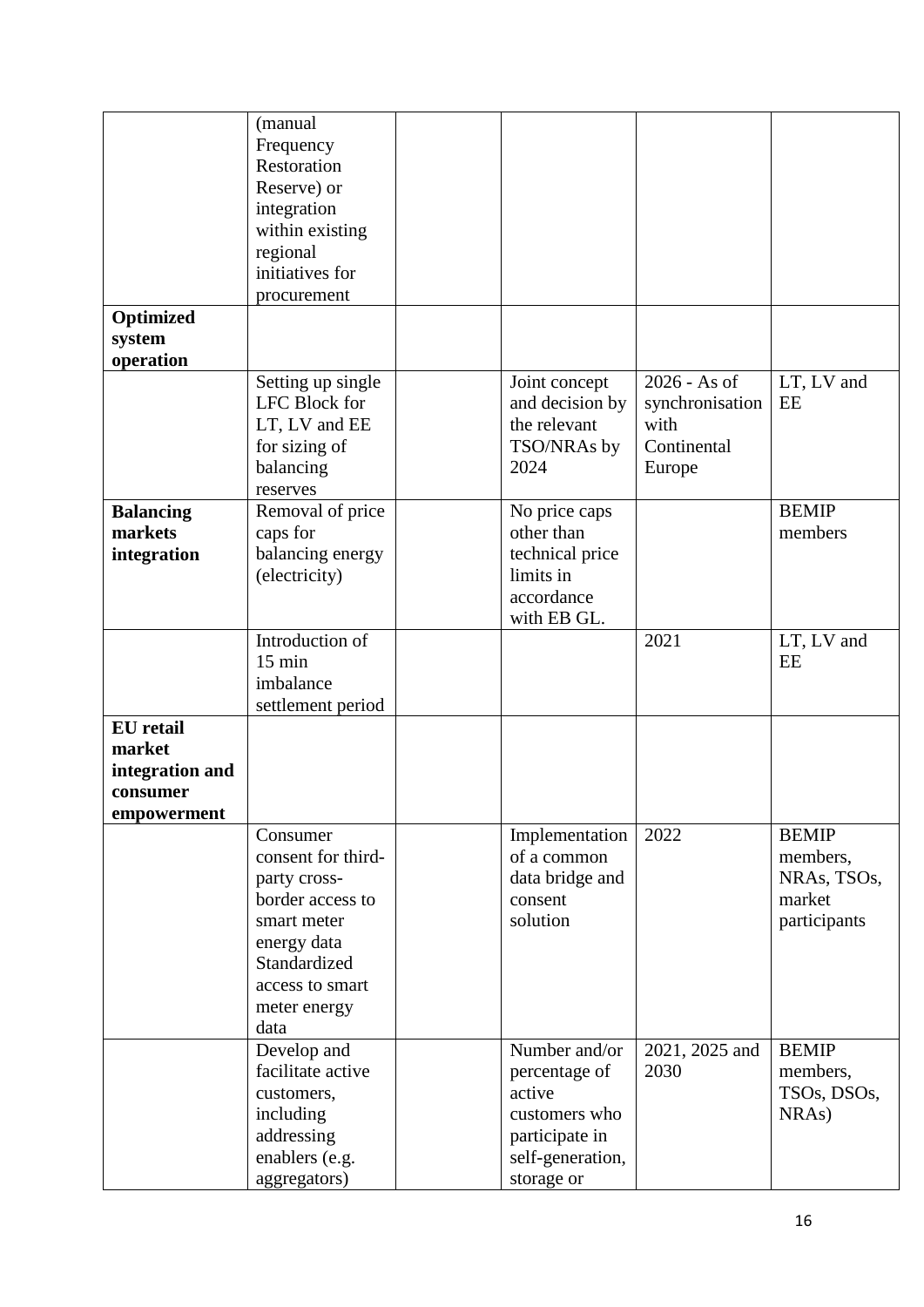|                                                         | Develop and<br>expand Citizen<br>Energy<br>Communities<br>(CEC)                                                                                                                       | demand-<br>response and<br>level of<br>consumer<br>satisfaction<br>Number of<br>CEC and/or<br>number of<br>members in<br>each CEC and<br>level of<br>consumer<br>satisfaction | 2021, 2025 and<br>2030 | <b>BEMIP</b><br>members,<br>municipalities,<br>DSOs, citizens         |
|---------------------------------------------------------|---------------------------------------------------------------------------------------------------------------------------------------------------------------------------------------|-------------------------------------------------------------------------------------------------------------------------------------------------------------------------------|------------------------|-----------------------------------------------------------------------|
|                                                         | Ensure the large<br>scale deployment<br>of smart meters<br>with the right set<br>of functionalities<br>in line with<br>Article 20 of the<br>Electricity<br>Directive (EU)<br>2019/944 | Percentage of<br>smart<br>electricity<br>meters as<br>indicated in<br>Annex II of the<br>Electricity<br>Directive (EU)<br>2019/944                                            | 2024 and 2030          | <b>BEMIP</b><br>members,<br>DSOs, NRAs                                |
| <b>Further</b><br>regional gas<br>market<br>integration | Update of the<br>Roadmap for the<br>next steps (based<br>on the integration<br>model chosen)<br>and governance<br>of the integrated<br>market                                         |                                                                                                                                                                               | Q1 2021                | LT and FI-EE-<br>LV, European<br>Commission<br>with TSOs,<br>and NRAs |
|                                                         | Gas market<br>integration<br>between LT and<br><b>FI-EE-LV</b><br>(common market<br>zone)                                                                                             |                                                                                                                                                                               | 2022                   | LT and FI-EE-<br>LV, TSOs,<br><b>NRAs</b>                             |
|                                                         | Explore the<br>possibility of<br>further gas<br>market<br>integration (with<br>Poland)                                                                                                |                                                                                                                                                                               | 2022                   |                                                                       |
|                                                         | Regional gas<br>market<br>integration<br>$projects -$<br>exchange on best<br>practices                                                                                                | Report                                                                                                                                                                        | 2022, 2024,<br>2026    | Interested<br><b>BEMIP</b><br>members                                 |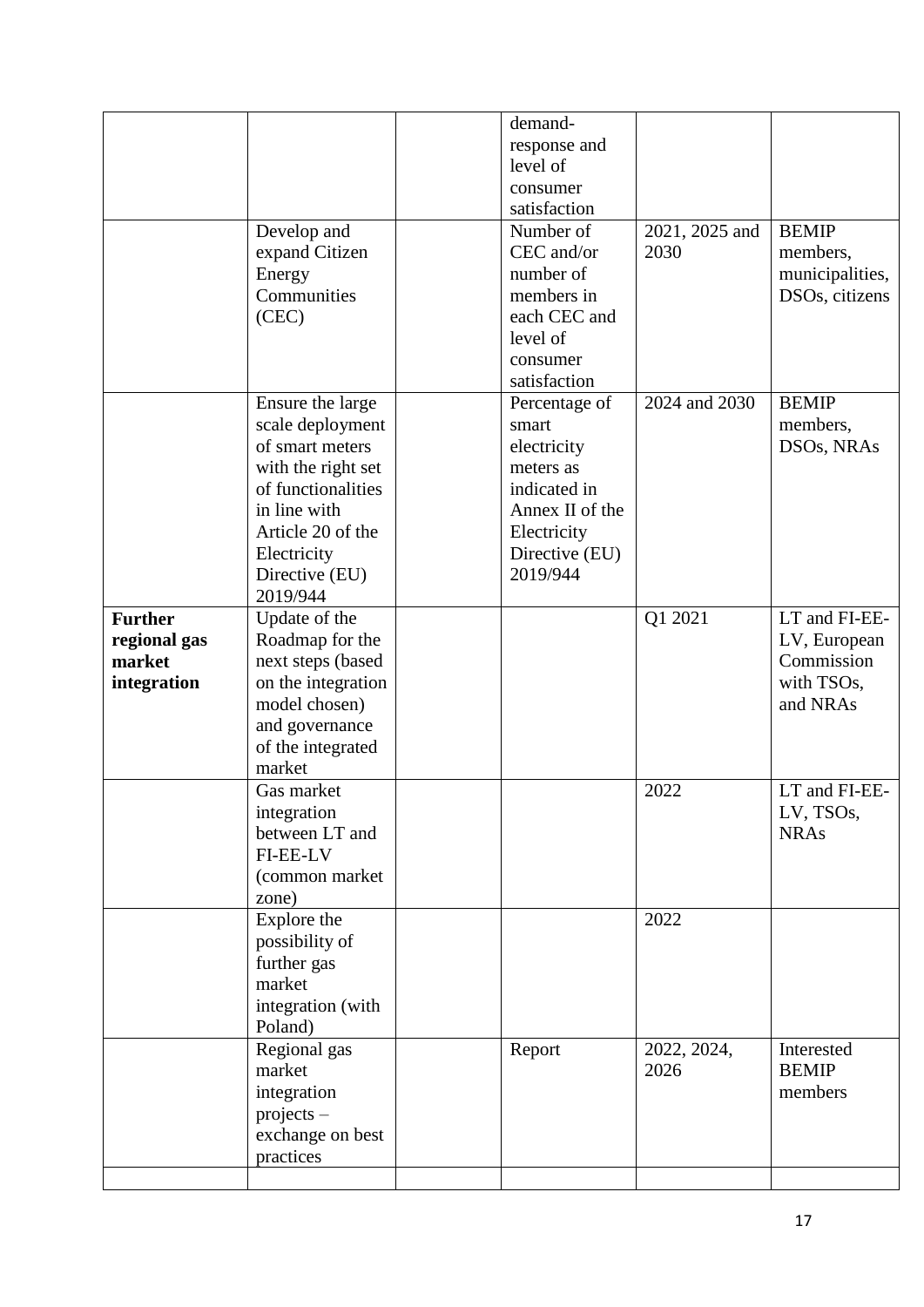| <b>Electricity and gas infrastructure</b> |                    |             |                 |              |                      |
|-------------------------------------------|--------------------|-------------|-----------------|--------------|----------------------|
| Implementation                            |                    |             |                 |              |                      |
| of the necessary                          |                    |             |                 |              |                      |
| infrastructure                            |                    |             |                 |              |                      |
| for ending gas                            |                    |             |                 |              |                      |
| and electricity                           |                    |             |                 |              |                      |
| isolation and                             |                    |             |                 |              |                      |
| ensure the                                |                    |             |                 |              |                      |
| functionality of                          |                    |             |                 |              |                      |
| the internal                              |                    |             |                 |              |                      |
| energy market                             |                    |             |                 |              |                      |
|                                           | Further            |             |                 |              | <b>BEMIP</b>         |
|                                           |                    |             |                 | As per their | members              |
|                                           | development of     |             |                 | specific     |                      |
|                                           | the electricity    |             |                 | timeline     |                      |
|                                           | cross-border       |             |                 |              |                      |
|                                           | connections to     |             |                 |              |                      |
|                                           | ensure well-       |             |                 |              |                      |
|                                           | functioning        |             |                 |              |                      |
|                                           | market and         |             |                 |              |                      |
|                                           | alleviate future   |             |                 |              |                      |
|                                           | congestion         |             |                 |              |                      |
|                                           | situation in view  |             |                 |              |                      |
|                                           | of the             |             |                 |              |                      |
|                                           | deployment of      |             |                 |              |                      |
|                                           | <b>RES</b>         |             |                 |              |                      |
|                                           | <b>Better</b>      |             | Achievement of  | 2030         | <b>BEMIP</b>         |
|                                           | interconnected     |             | at least 15 %   |              | members              |
|                                           | electricity        |             | interconnection |              |                      |
|                                           | market             |             | target          |              |                      |
|                                           |                    |             |                 |              |                      |
|                                           | Well-developed     | 2021 levels | Report          | 2020, 2022,  | <b>BEMIP</b>         |
|                                           | gas infrastructure |             |                 | 2025         | members,             |
|                                           | for increased use  |             |                 |              | NRAs, TSOs           |
|                                           | of renewable and   |             |                 |              |                      |
|                                           | low-carbon gases   |             |                 |              |                      |
|                                           |                    |             |                 |              |                      |
| Deepening the                             |                    |             |                 |              |                      |
| integration of                            |                    |             |                 |              |                      |
| the Baltic                                |                    |             |                 |              |                      |
| <b>States with</b>                        |                    |             |                 |              |                      |
| continental                               |                    |             |                 |              |                      |
| <b>European</b>                           |                    |             |                 |              |                      |
| Network, inter                            |                    |             |                 |              |                      |
| alia by                                   |                    |             |                 |              |                      |
| synchronisation                           |                    |             |                 |              |                      |
|                                           | Implement          |             |                 | 2025         | <b>Baltic States</b> |
|                                           | necessary          |             |                 |              | and Poland           |
|                                           | infrastructure     |             |                 |              |                      |
|                                           | investments        |             |                 |              |                      |
|                                           | Achieve            |             |                 | 2021         | <b>Baltic States</b> |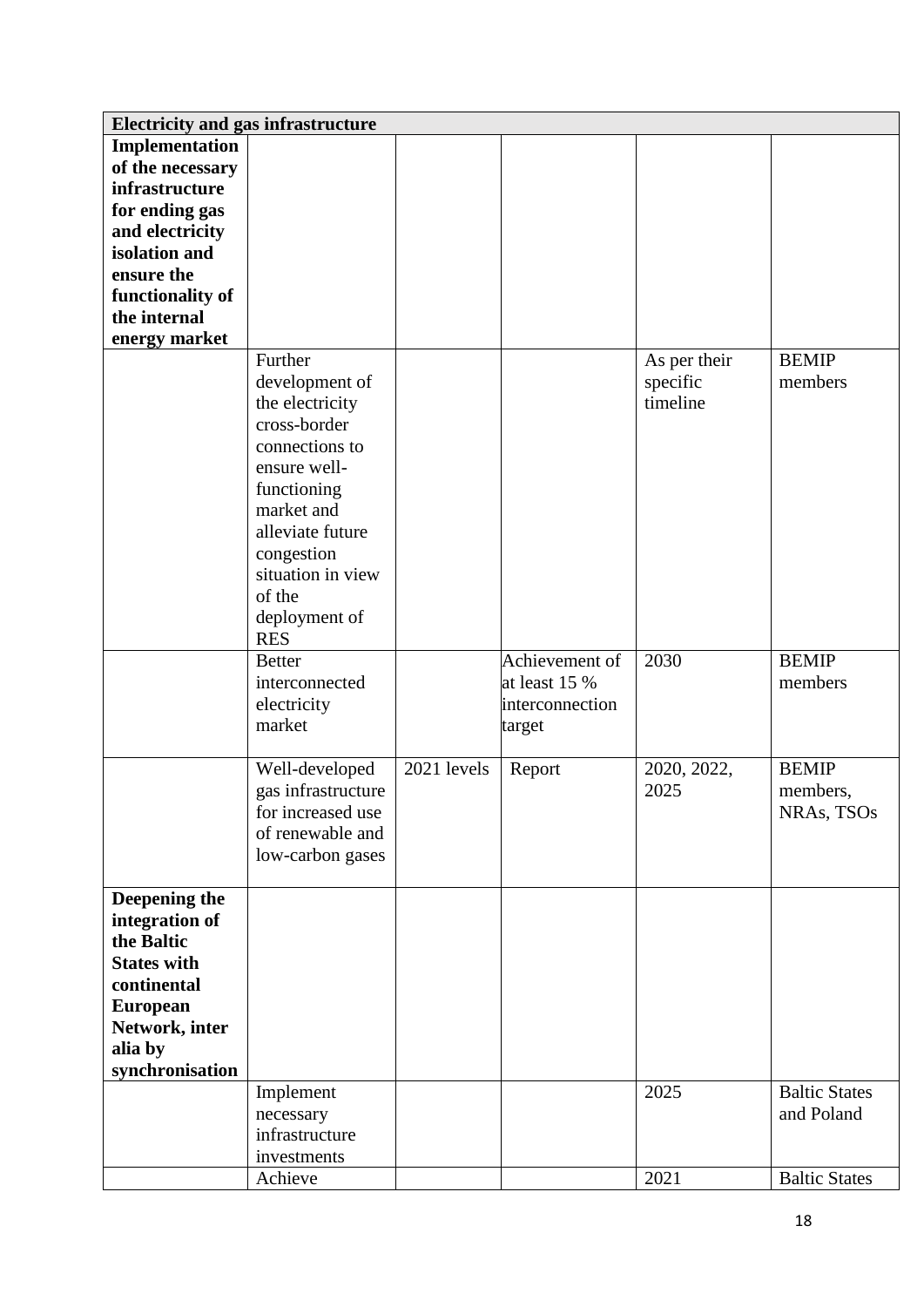|                        | minimum system                   |                   |               |                       |
|------------------------|----------------------------------|-------------------|---------------|-----------------------|
|                        | inertia<br>Commissioning         |                   | 2021          | <b>Baltic States</b>  |
|                        | of 400/330 kV                    |                   |               |                       |
|                        | autotransformers                 |                   |               |                       |
|                        | in Alytus                        |                   |               |                       |
|                        | Launch of                        |                   | 2021/2023     | <b>Baltic States</b>  |
|                        | tendering and                    |                   |               | and Poland            |
|                        | start of                         |                   |               |                       |
|                        | construction of                  |                   |               |                       |
|                        | the Harmony                      |                   |               |                       |
|                        | Link                             |                   |               |                       |
|                        | Elaboration of                   | <b>HVDC</b> links | 2021          | <b>Baltic States,</b> |
|                        | principles of                    | support to        |               | Finland and           |
|                        | operation of the                 | withstand the     |               | Sweden                |
|                        | high-voltage                     | frequency         |               |                       |
|                        | submarine cables                 | collapse or       |               |                       |
|                        | between the                      | deviations in     |               |                       |
|                        | Nordic and                       | emergency         |               |                       |
|                        | <b>Baltic regions</b>            | mode.             | 2025          | <b>Baltic States</b>  |
|                        | Implementation<br>of a number of |                   |               |                       |
|                        | measures under                   |                   |               |                       |
|                        | the Connection                   |                   |               |                       |
|                        | Agreement                        |                   |               |                       |
|                        | ensuring                         |                   |               |                       |
|                        | frequency                        |                   |               |                       |
|                        | stability in Baltic              |                   |               |                       |
|                        | <b>States</b>                    |                   |               |                       |
| <b>Sector coupling</b> | Develop a                        |                   | 2023          | <b>BEMIP</b>          |
|                        | regional roadmap                 |                   |               | members,              |
|                        | for deployment                   |                   |               | NRAs, TSOs,           |
|                        | of sector                        |                   |               | market                |
|                        | coupling for the                 |                   |               | participants          |
|                        | purposes of                      |                   |               |                       |
|                        | emission                         |                   |               |                       |
|                        | reduction in the                 |                   |               |                       |
|                        | <b>BEMIP</b> region              |                   |               |                       |
|                        | including                        |                   |               |                       |
|                        | financing aspects                |                   |               |                       |
|                        | Couple the heat                  | Report            | 2022, 2025,   | <b>BEMIP</b>          |
|                        | market and heat                  |                   | 2027 and 2030 | members,              |
|                        | storage to the                   |                   |               | NRAs, TSOs,           |
|                        | electricity market               |                   |               | market                |
|                        |                                  |                   |               | participants          |
|                        | Data access and                  | Report            | 2025          | <b>BEMIP</b>          |
|                        | sharing across                   |                   |               | members,              |
|                        | sectors (power,                  |                   |               | NRAs, TSOs,           |
|                        | gas, heat): ability              |                   |               | market                |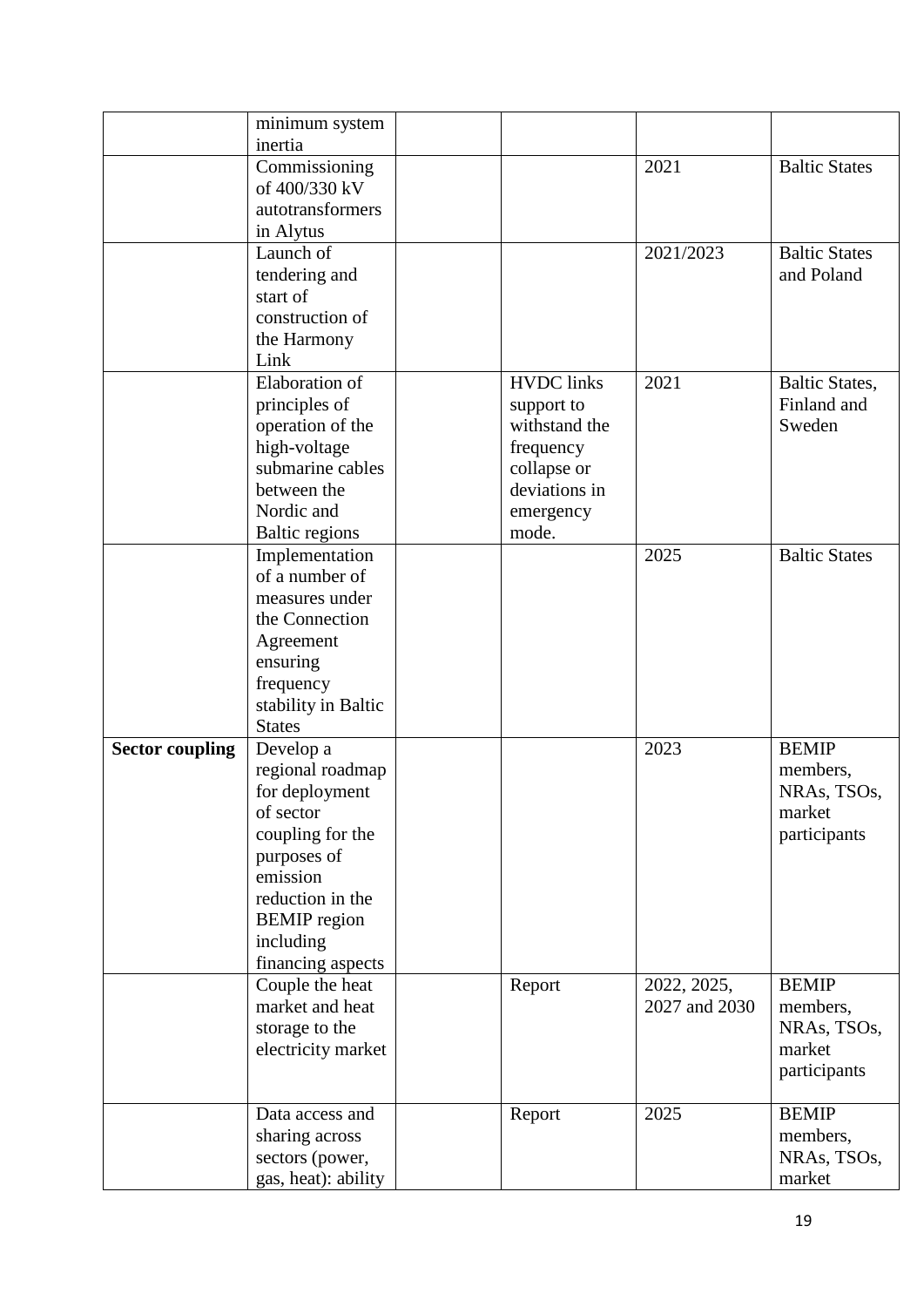|                           | for consumers to   |                |                            |               | participants            |
|---------------------------|--------------------|----------------|----------------------------|---------------|-------------------------|
|                           | access and share   |                |                            |               |                         |
|                           | their data from    |                |                            |               |                         |
|                           | all sectors        |                |                            |               |                         |
|                           | Common grid        |                | Report from                | 2025          | <b>BEMIP</b>            |
|                           | planning for       |                | <b>BEMIP</b>               |               | members,                |
|                           | electricity, gas   |                | members                    |               | NRAs, TSOs,             |
|                           | and hydrogen       |                |                            |               |                         |
| <b>Security of supply</b> |                    |                |                            |               |                         |
| <b>Improve</b>            | Development of     |                |                            | January 2022  | Competent               |
| <b>Regional</b>           | regional and       |                |                            |               | Authorities (as         |
| generation                | bilateral          |                |                            |               | defined in              |
| adequacy and              | measures for the   |                |                            |               | Regulation              |
| risk                      | risk preparedness  |                |                            |               | (EU)                    |
| preparedness              | plans              |                |                            |               | 2019/941)               |
|                           | Develop a          | 2020 levels    | Report on                  | yearly        | <b>BEMIP</b>            |
|                           | specific BEMIP     | of the         | regional                   |               | members,                |
|                           | cooperation on     | <b>ENTSO-E</b> | generation                 |               | European                |
|                           | generation         | generation     | adequacy                   |               | Commission              |
|                           | $adequacy - once$  | adequacy       | issues and                 |               |                         |
|                           | a year discuss the | study          | solutions                  |               |                         |
|                           | regional results   |                |                            |               |                         |
|                           | of ENTSO-E         |                |                            |               |                         |
|                           | generation         |                |                            |               |                         |
|                           | adequacy studies   |                |                            |               |                         |
|                           | in the BEMIP       |                |                            |               |                         |
|                           | WG.                |                |                            |               |                         |
|                           | Follow-up of the   |                | Report on                  | 2021          | <b>BEMIP</b>            |
|                           | <b>ENTSO-E</b>     |                | regional                   |               | members                 |
|                           | generation         |                | implications of            |               |                         |
|                           | adequacy study     |                | the ENTSO-E                |               |                         |
|                           | on 2020 and        |                | generation                 |               |                         |
|                           | consideration of   |                | adequacy study             |               |                         |
|                           | regional           |                |                            |               |                         |
|                           | implications for   |                |                            |               |                         |
|                           | the BEMIP          |                |                            |               |                         |
|                           | region             |                |                            |               |                         |
| <b>Enhance</b>            | Finalise           |                |                            | $2021$ (asap) | <b>BEMIP</b>            |
| regional                  | preparatory work   |                |                            |               | members                 |
| coordination to           | and agree on the   |                |                            |               |                         |
|                           | solidarity         |                |                            |               |                         |
| improve                   | arrangements       |                |                            |               |                         |
| resilience to gas         |                    |                |                            |               |                         |
| supply<br>disruptions     |                    |                |                            |               |                         |
| <b>Address</b>            | Share best         |                |                            |               | <b>BEMIP</b>            |
| cybersecurity             |                    |                | Reports by<br><b>BEMIP</b> | yearly        |                         |
|                           | practices as       |                | Members and                |               | members,<br><b>TSOs</b> |
|                           | regards            |                | <b>TSOs</b>                |               |                         |
|                           | cybersecurity      |                |                            |               |                         |
|                           | developments,      |                |                            |               |                         |
|                           | including          |                |                            |               |                         |